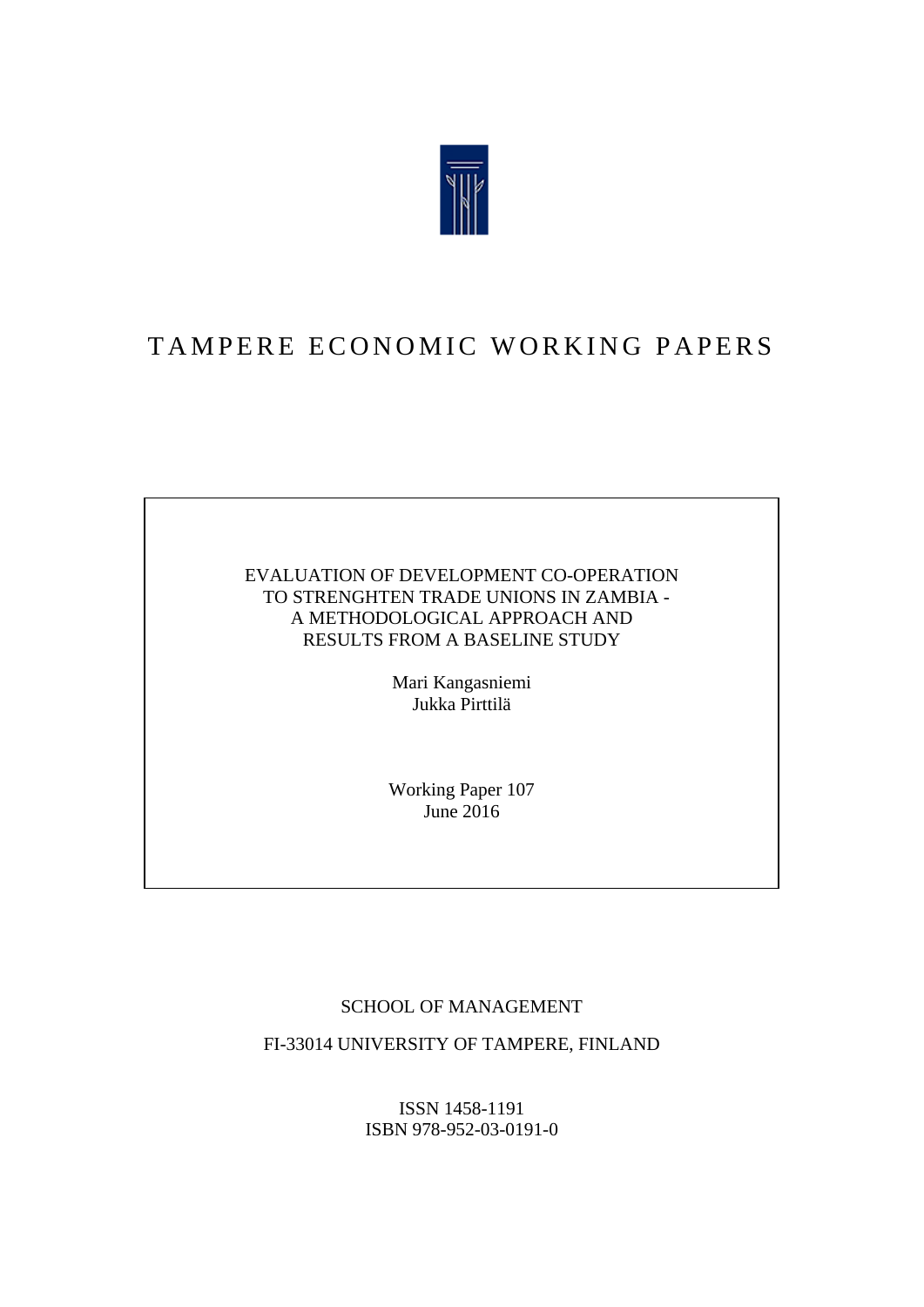#### **Abstract**

This study analyses a baseline dataset collected for an evaluation of a co-operation project that assists trade unions in Zambia to boost their activities. The data were collected from 51 establishments to study attitudes towards unions, working conditions and the views of employers and trade union representatives on each other. The results show that employees have, by and large, positive views on unions but turning to unions when there are problems is not particularly common. Wages are often considered to be too low and assumed to be lower than those of similar individuals elsewhere or even in the same establishment. Regression analysis shows that having positive views on unions *per se* has a positive association with satisfaction and negative correlation with resign intentions. Union membership, however, seems to be correlated with employees being more discontent with their wages in some instances, though the direction of causality is unclear.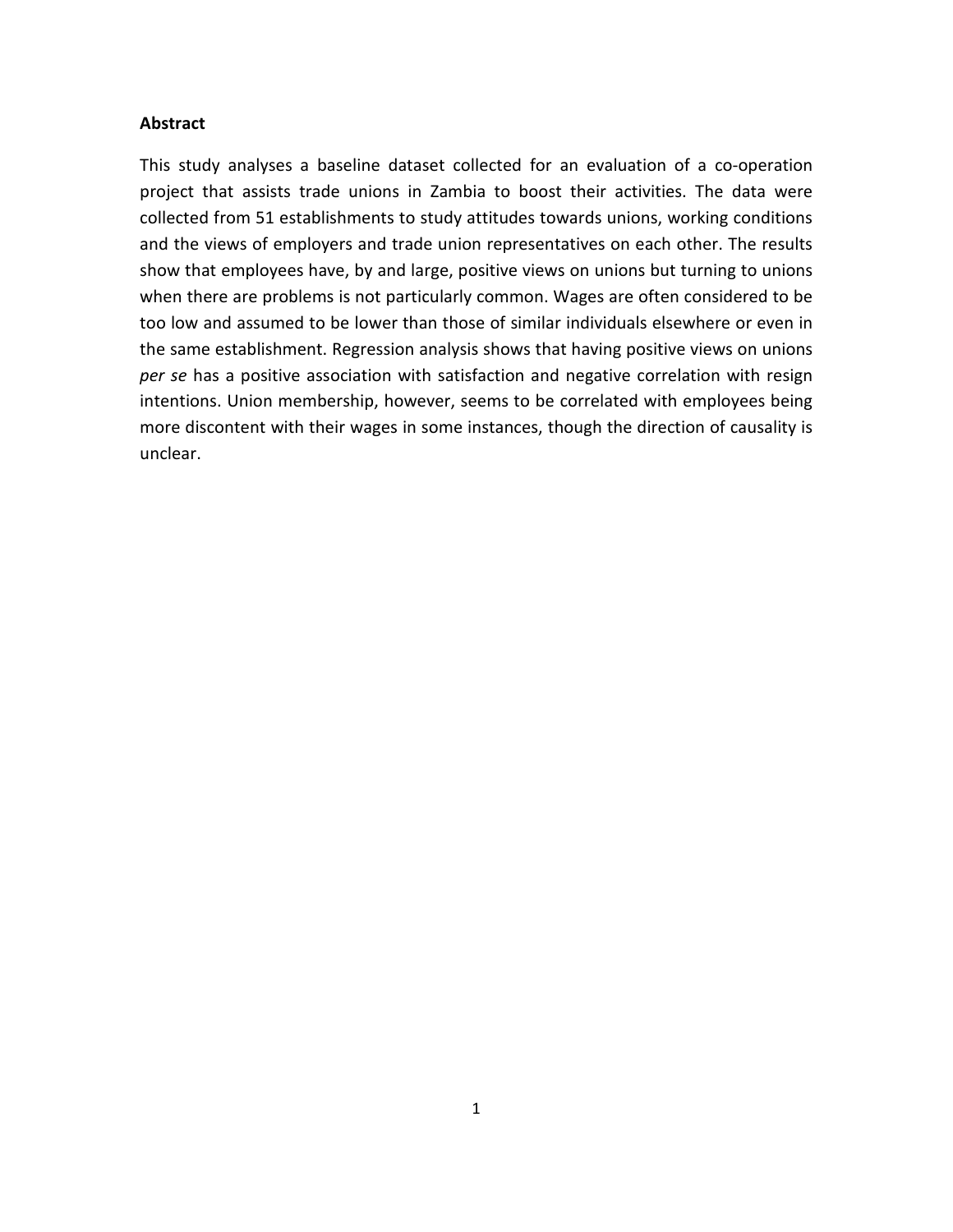#### **1. Introduction**

This report outlines the first results from the baseline survey of an evaluation of the development co-operation of SASK (The Finnish Trade Union Solidarity Centre) in Zambia. The main aim is to establish to what extent unions serve as a discussion platform and information exchange and are thus overall efficiency enhancing, along the lines of the theory of the union "voice" effect described by Richard Freeman and James Medoff in their seminal work on unions (1984). Similarly, the impact of industrial relations on wage, perceptions thereof and occupational health and safety are the focus of this study. Together with the follow-up study, the evaluation will investigate whether a co-operation project with the local union enhances these effects or has other quantifiable positive effects at the workplace, and whether the impact is possibly dependent on various background factors.

It is well known (for a survey, see Kangasniemi and Pirttilä 2013) that too rigid regulation may even increase the wage gap between the formal and informal sectors and constrain the amount of formal employment, as there may not be adequate incentives to formalise employment in the presence of strict regulation and relatively low productivity. Thus, the impact of labour market institutions such as unions can be either to enhance efficiency and compress wage distribution (as in the case of developed countries) or in some cases actually widen inequalities.

Considerations of sufficient pay and employment protection aside, any employment should satisfy the minimum conditions of physical safety. Similarly, abolishing forced labour, limiting freedom, the worst forms of child labour and discrimination are core labour standards that should be implemented, irrespective of efficiency considerations. Unions and employers may have a role to play in improving these issues with other institutions, such as the government and other authorities who set the ground rules and provide information on them. Therefore, one element of the impact that we study is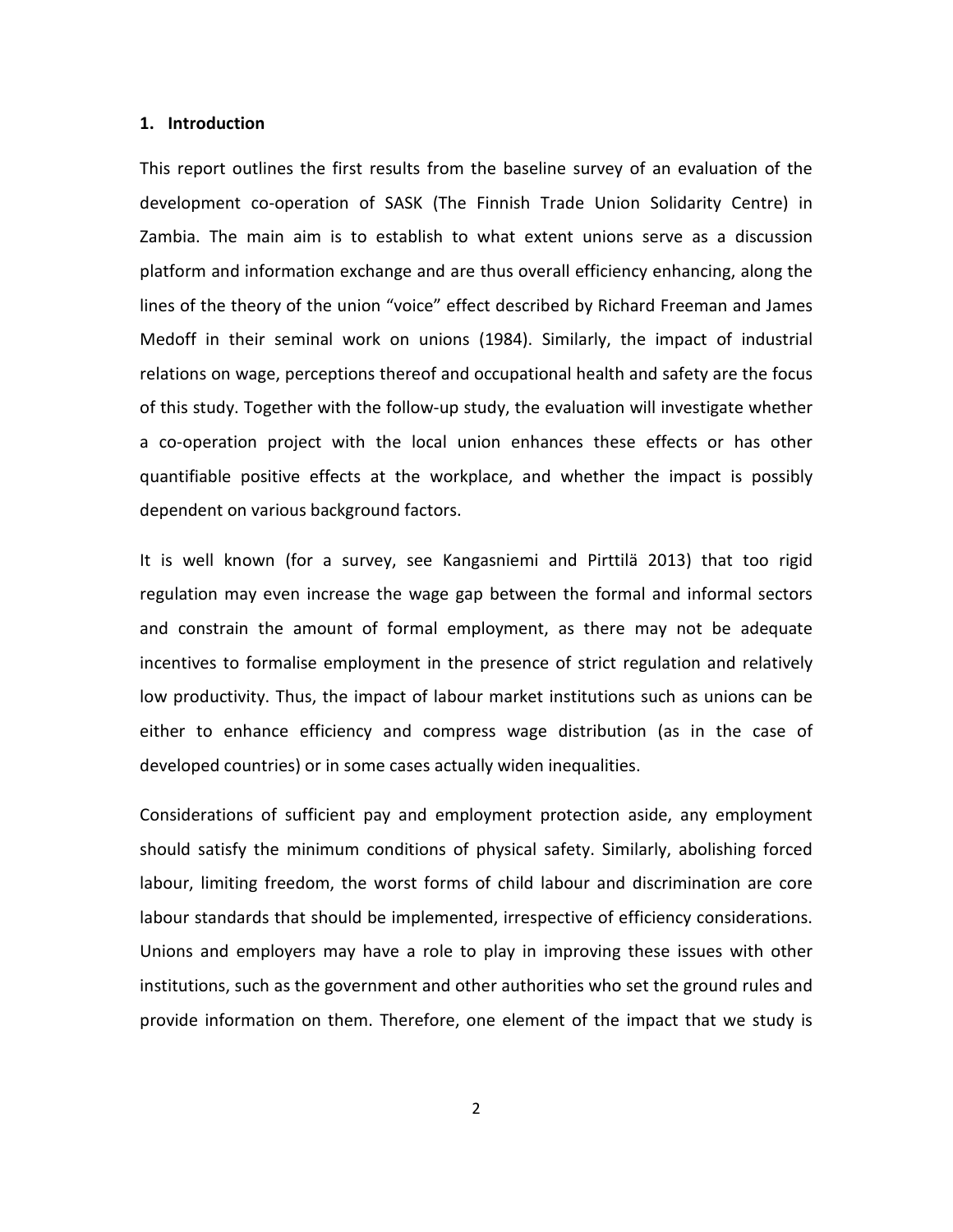how these phenomena are linked to the union presence at the workplace and how cooperation from developed countries can help to strengthen the positive linkages.

The voice effect may be particularly important in developing countries because of the low general enforcement of labour standards, whereas the protection provided by unions can serve as insurance when overall social security or social protection policies are largely missing or largely incomplete. It has to be noted that this does not necessarily imply that overall unions in developing countries are optimal labour market institutions. Union membership may be the cause of another source of inequality if it is not accessible to everyone and, on the other hand, other policies such as building social protection systems or other forms of labour market institutions may provide even better outcomes.

There are several reasons why trade unions may fall short of the optimal outcome even when there are potential gains from unionisation. Unions may have other objectives that override the improvement of labour standards or productivity, or they may only serve the interests of insiders at the cost of outsiders. Unions may be highly adversarial and have high transaction costs, as there are limited channels for worker voices outside formal union channels in the traditional form of unionism, which ultimately leads to a rejection of unionism. This has happened, for example, in the United States (Hirsch 2007).

The distributional effects of unions may mainly benefit unionised workers, unless the 'threat' effect of unionisation is very strong. It can also be argued that the positive voice effects cannot exist without the negative 'monopoly face' (Kaufman and Bennett 2007). In order for a union to effectively promote positive objectives it will have to possess some monopoly power. Even if the positive effect of unions is observed in the empirical data, it may hide a large negative effect. The institution that serves as the voice of the workers does not necessarily need to be a union in the traditional sense. There may be alternative institutional forms that are capable of attaining similar positive outcomes.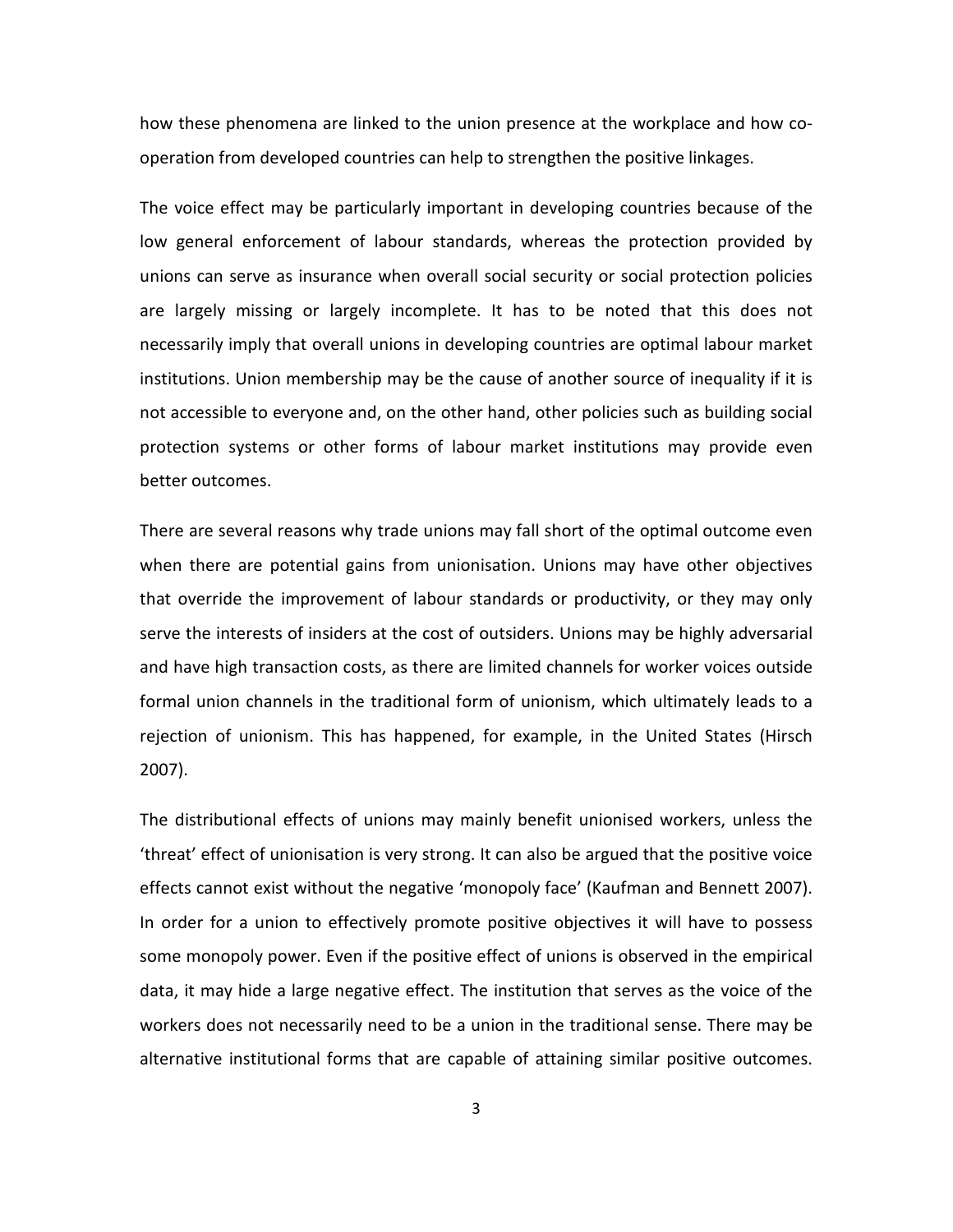The modes of union behaviour, as well as the degree of co-operationin industrial relations, vary a lot.

To our knowledge there has not been a study whereby an intervention involving trade unions has been tested by using this approach. This is quite surprising, since interventions can be used as an attempt to improve labour standards, something which is high on the agenda of global development objectives. Moreover, interventions are of the type that could be subject to rigorous impact evaluation, at least when they deal with firm-level or worker-level outcome variables. While potential outcomes can be somewhat abstract, they are quite similar to topics (such as job satisfaction) that are routinely investigated using surveys and interviews in developed countries.

Zambia is a lower middle income economy<sup>[1](#page-4-0)</sup> which has experienced significant rates of economic growth during the last decade. However, the growth has not generated an equally impressive amount of high quality employment, and the unemployment rate remains high. Poverty is still widespread and a large share of employment is informal. Thus, there remains scope for improvement in terms of the quality of employment and the extent to which jobs created by economic growth reduce vulnerability. Nationwide representative statistics on the quality of working life are not produced frequently: the Labour Force Survey is only conducted every four years, which further emphasises the need to collect new data.

We hope this study will shed further light on these issues in the context of the Zambian labour market and, more specifically, will explore whether factors such as union membership, employees' trust in unions or employers' and unions' views on each other will influence employee outcomes such as job satisfaction.

 $\overline{a}$ 

<span id="page-4-0"></span><sup>1</sup> According to the World Bank classification, Zambia is a lower middle income economy but it is still listed by the UN as one of the least developed countries.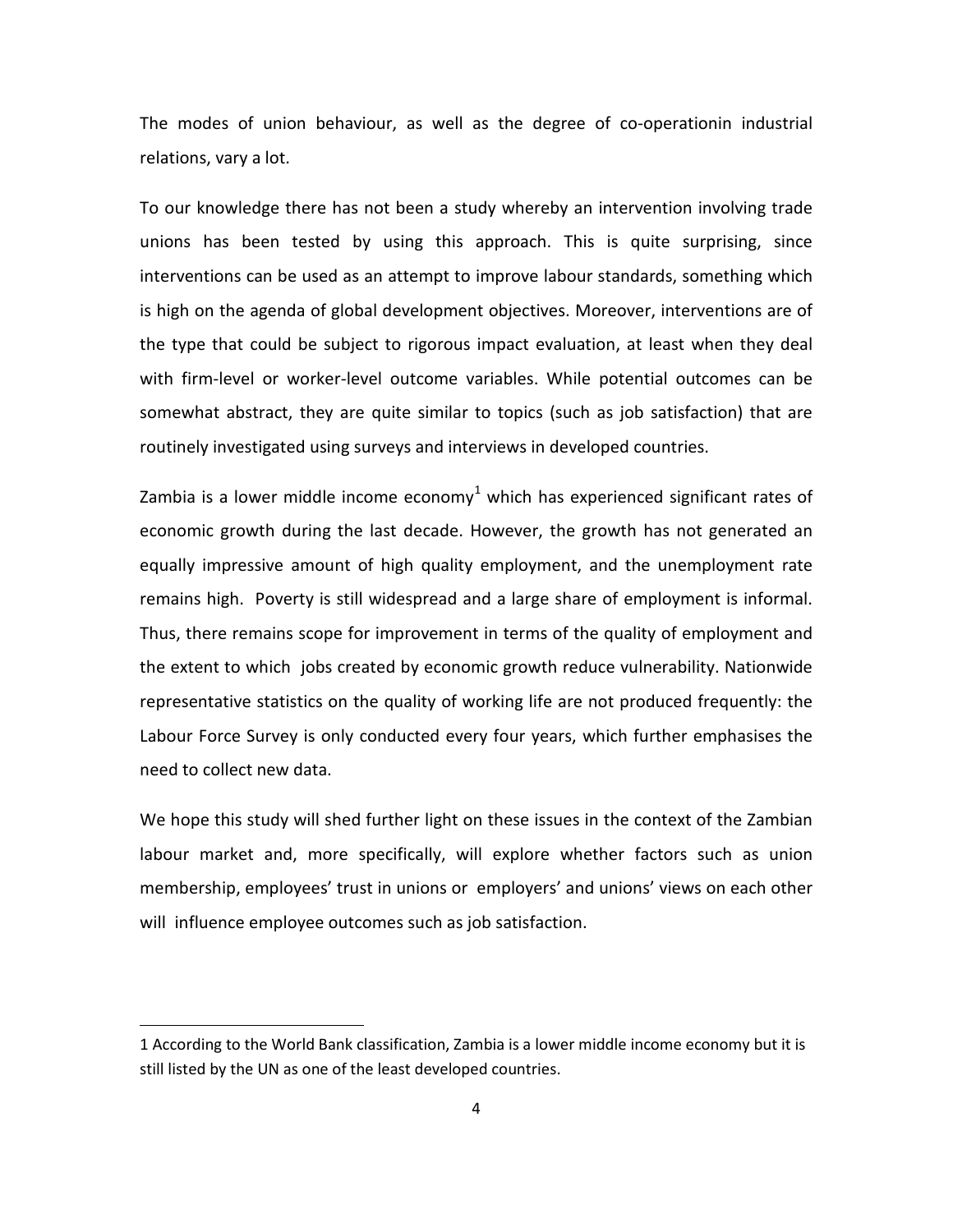#### **2. Background**

Despite the fact that Zambia has ratified all the eight fundamental ILO conventions, there is clearly still a need for improvement in terms of accomplishing the goals of the decent work agenda. According to the ILO Decent work country report (2012), the statutory minimum wage falls below the basic need level. Child labour is still an issue of major concern. A majority of people hold unstable and insecure jobs. There are several acts aimed at protecting employees from unlawful termination of employment as well as discrimination, but casual and temporary labour are outside the scope of much of the legislation. The enforcement of health and safety regulations is inadequate.

The Industrial and Labour Relations Act establishes the right of every employee to join a trade union. The same act obliges employers with more than 25 employees to enter a recognition agreement with a trade union and undertake collective bargaining. However, union membership has been in decline and a large share of employees do not have trade union representation. Informal workers naturally fall completely outside collective bargaining.

The main sector included in this study, construction, is currently experiencing a strong boom and likely to benefit from sustained growth and from the growing infrastructure needs of the economy in the future. Thus, the construction sector is also projected to employ a growing number of people. At the same time, atypical and casual work as well as informal businesses are common in this sector, and working conditions vary largely across companies and individuals. The presence of multinational companies and migrant workers presents further challenges to the quality of working life and labour rights in this sector. The sector thus represents many of the typical issues of concern of the labour markets in developing countries.

The casualisation of labour is widely considered to be a major problem. According to the ILO (2012), for example, most of the growth in employment in the mining sector has been labour that is employed by contractors and labour brokers. There do not seem to

5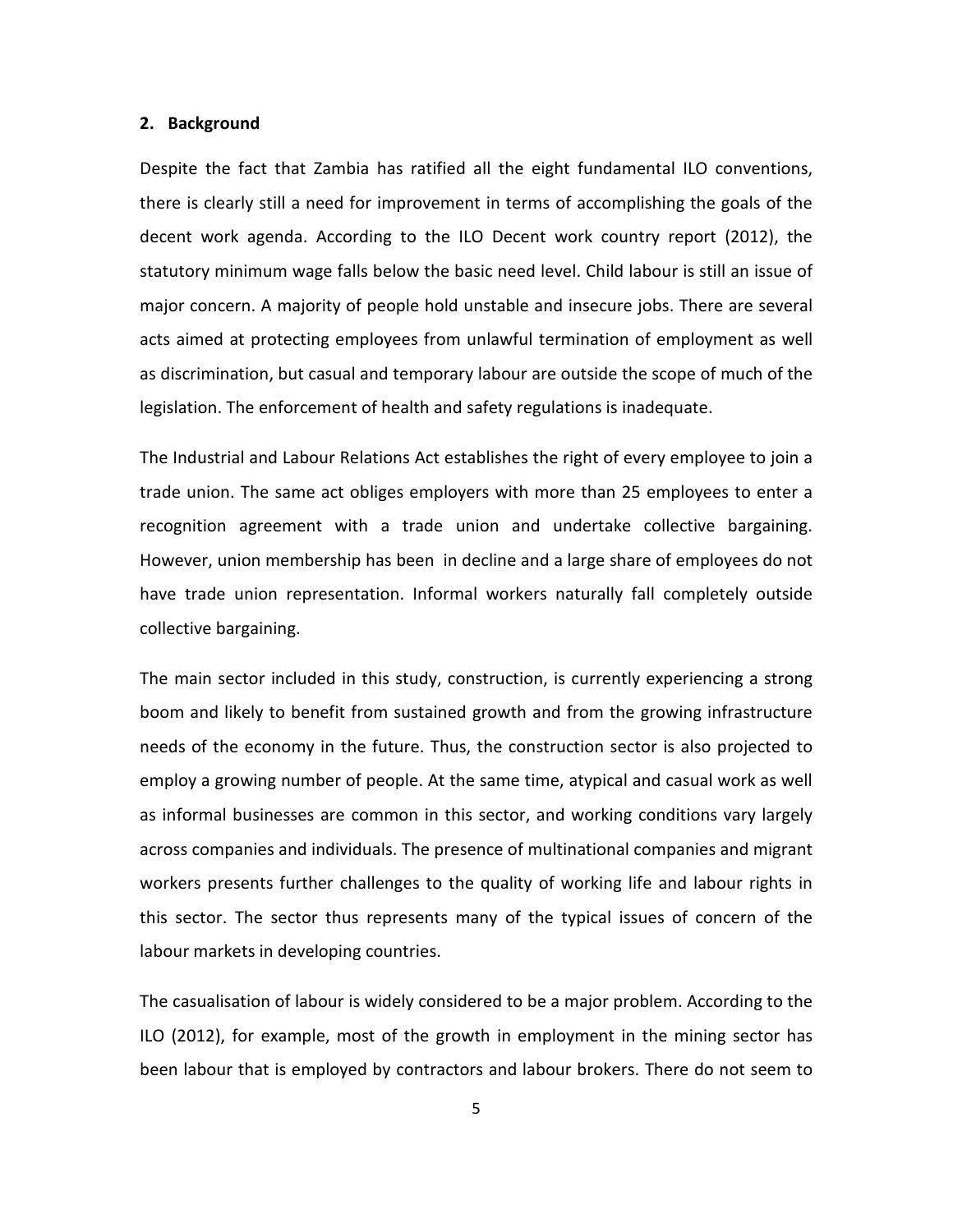be solid nationwide statistics on casualisation. The ILO reports, though, that the share of people in "precarious" employment (temporary, seasonal and involuntary part-time) was 59.10% of paid employees in 2008 and 69.35% in 2005. An amendment to the Employment Act enacted at the end of 2015 implies that it is illegal to hire employees on a casual basis for any job that is of a permanent nature but the actual effects of this law are not yet known.

The Zambian labour market laws are currently in the process of being reviewed. The aim is not so much to change the overall strictness of the law but to remove inconsistencies. As with regulation in general, compliance is a major stumbling block, especially as resources for enforcement and monitoring are scarce. As in many developing countries, the problem is not altogether the lack of regulation *per se* but the lack of compliance. According to our interviewees, small companies often find labour law too complicated and costly and thus decide not to comply at all. There is a serious lack of resources for enforcement and there is little co-ordination within the government in labour issues.

According to Labour Force Survey 2012 (CSO 2013), the share of informal employment stands as 84.6% of total employment (Table 1). During the previous LFS in 2008 it was 89.0% and in 2005 90.91%. Thus, the share of informal jobs seems to be very persistent. Some efforts have been made to improve the situation of informal workers. For example, domestic workers have an association and the ILO has managed to assign a code of conduct for employers of domestic workers with ZFE.

6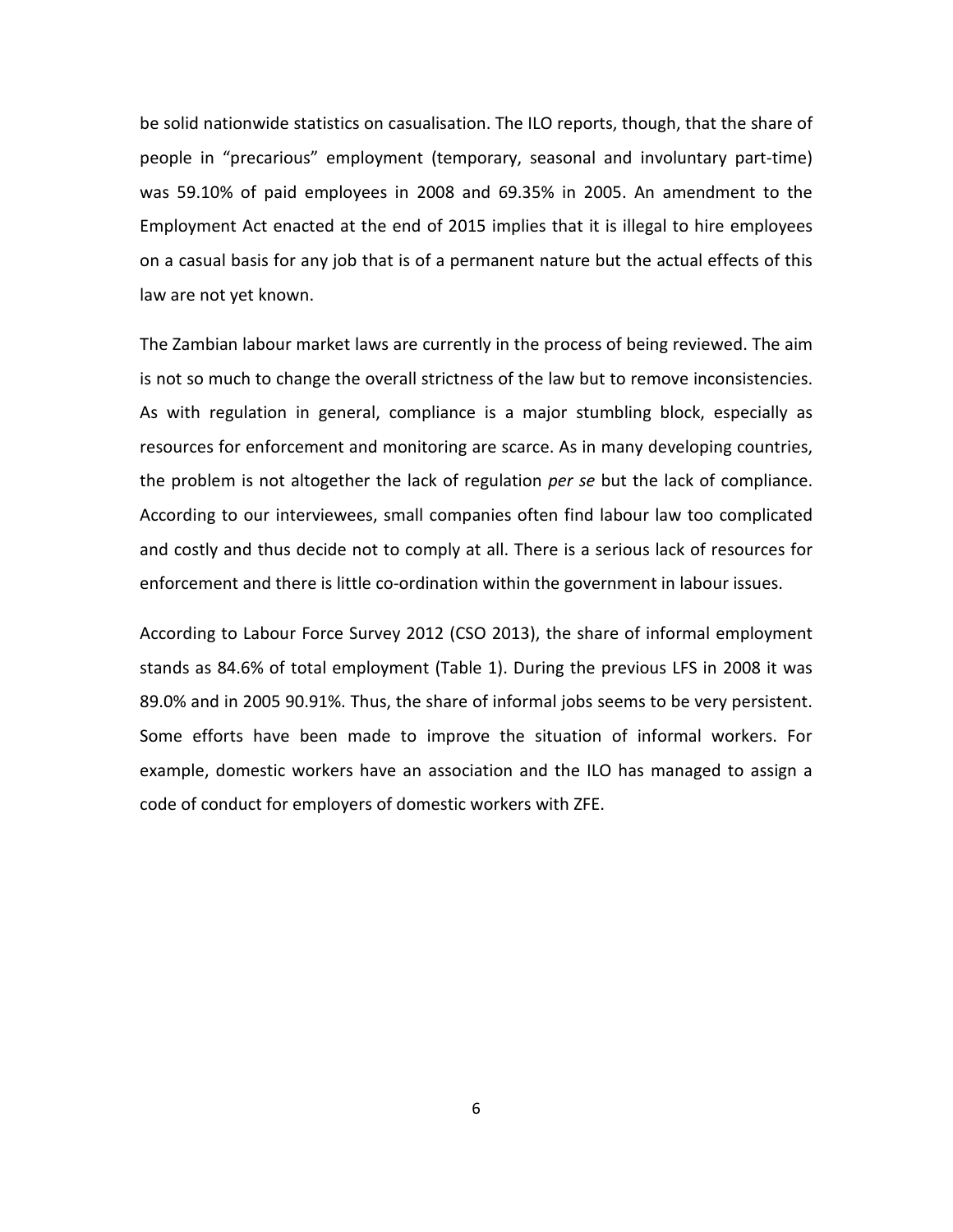| Estimates of basic labour market indicators from   |                          |  |  |  |
|----------------------------------------------------|--------------------------|--|--|--|
| Labour Force Survey 2012                           |                          |  |  |  |
| Population                                         | 14375601                 |  |  |  |
| Working age population                             | 7861259                  |  |  |  |
| Labour force                                       | 5966199                  |  |  |  |
| Employment                                         | 5499673                  |  |  |  |
| Formal sector employment                           | 847420                   |  |  |  |
| Formal sector employment, % of                     |                          |  |  |  |
| total employment                                   | 15.4                     |  |  |  |
| Construction sector, total<br>employment           | 187906                   |  |  |  |
| Transport sector, total<br>employment              | 137301                   |  |  |  |
| Construction sector, share of<br>formal employment | 19.50%                   |  |  |  |
| Transport sector, share of formal<br>employment    | 45.10%                   |  |  |  |
| Average weekly hours of work                       | 38.7                     |  |  |  |
| Average weekly hours of work,<br>construction      | 48.6                     |  |  |  |
| Average weekly hours of work,<br>transport         | 67.4                     |  |  |  |
| Average monthly earnings                           | K1724106 (334.77<br>USD) |  |  |  |
| Average monthly earnings,                          | K2215688 (430.23         |  |  |  |
| formal sector                                      | USD)                     |  |  |  |

Table 1. Basic statistics from Labour Force Survey 2012

The construction sector is one of the fastest growing sectors and has a strong presence of foreign companies (Sutton and Langmead 2013). The Trade Union Solidarity Centre NUBEWG or National Union for Building Engineering and General Workers is a multisector union that also represents workers in the construction industry. Of all NUBEGW members 94.5% are men and 5.5% are women and the total number of members 11148 (2011-2012). The number of companies covered by the union is currently 134.

In the construction sector NUBEGW considers the presence of foreign and multinational companies that are often suspected of labour rights breaches and low health and safety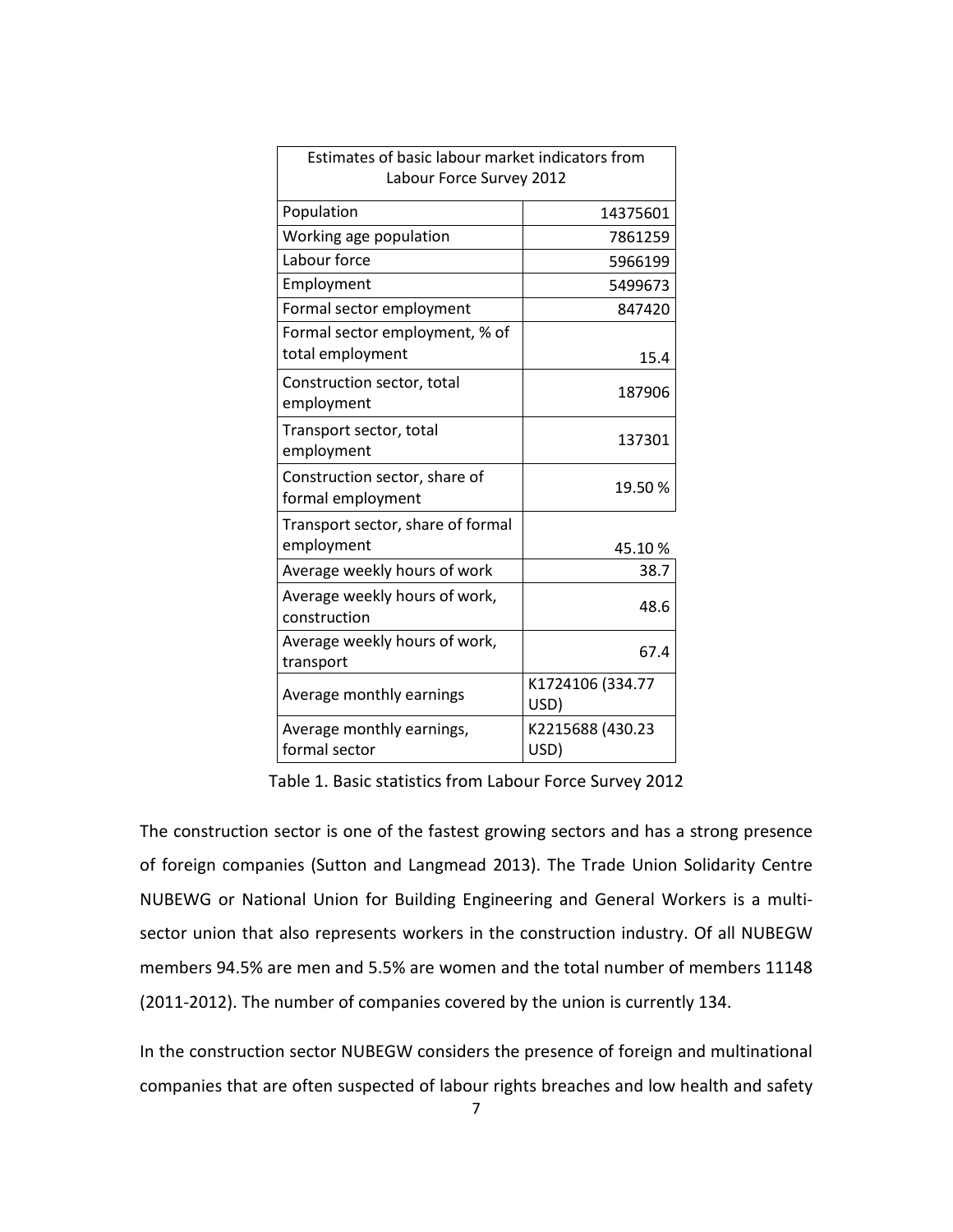standards as one of the main issues. The language barrier introduces an element of imperfect communication between workers and management, further aggravating the situation.

Anecdotal evidence suggests that people often work long hours without overtime pay, are paid less than the minimum wage and have no right to sick leave. Casualisation of work and very short contracts are common in the construction sector. It is suspected that child labour is also used within the sector. There have also been reports of workers having to buy their own protective clothing. There is also a need for workers to be educated on issues of health and safety.

One of the central issues of occupational health and safety in the construction sector, according to NUBEGW, is the rampant HIV/AIDS epidemic. Owing to the seasonal nature of construction, workers often reside away from their permanent residence, which contributes to the spread of the epidemic. There are also reports of sexual harassment of female workers.

There are fears that with the sector booming it will become even more difficult to enforce the labour laws and health and safety regulations. On the other hand, when the sector dwindles, the unions also lose members, which further contracts their resources.

The employer side of the construction sector is regulated by the National Council of Construction, which is an arm of the government. However, there are businesses outside the membership of the NCC. In the case of those businesses, it is very difficult for the union to intervene even when there is an obvious case for such intervention.

Labour Force Survey 2012 was a nationwide survey covering household populations in all the ten provinces. The population estimate of individuals in paid employment is 1,120,178, whereas the estimate of the total number of employed people is 5,499,673. Thus, the share of paid employees is 20.1% (CSO 2013). At the population level, the number of individuals working in construction is estimated to be 187,906, and in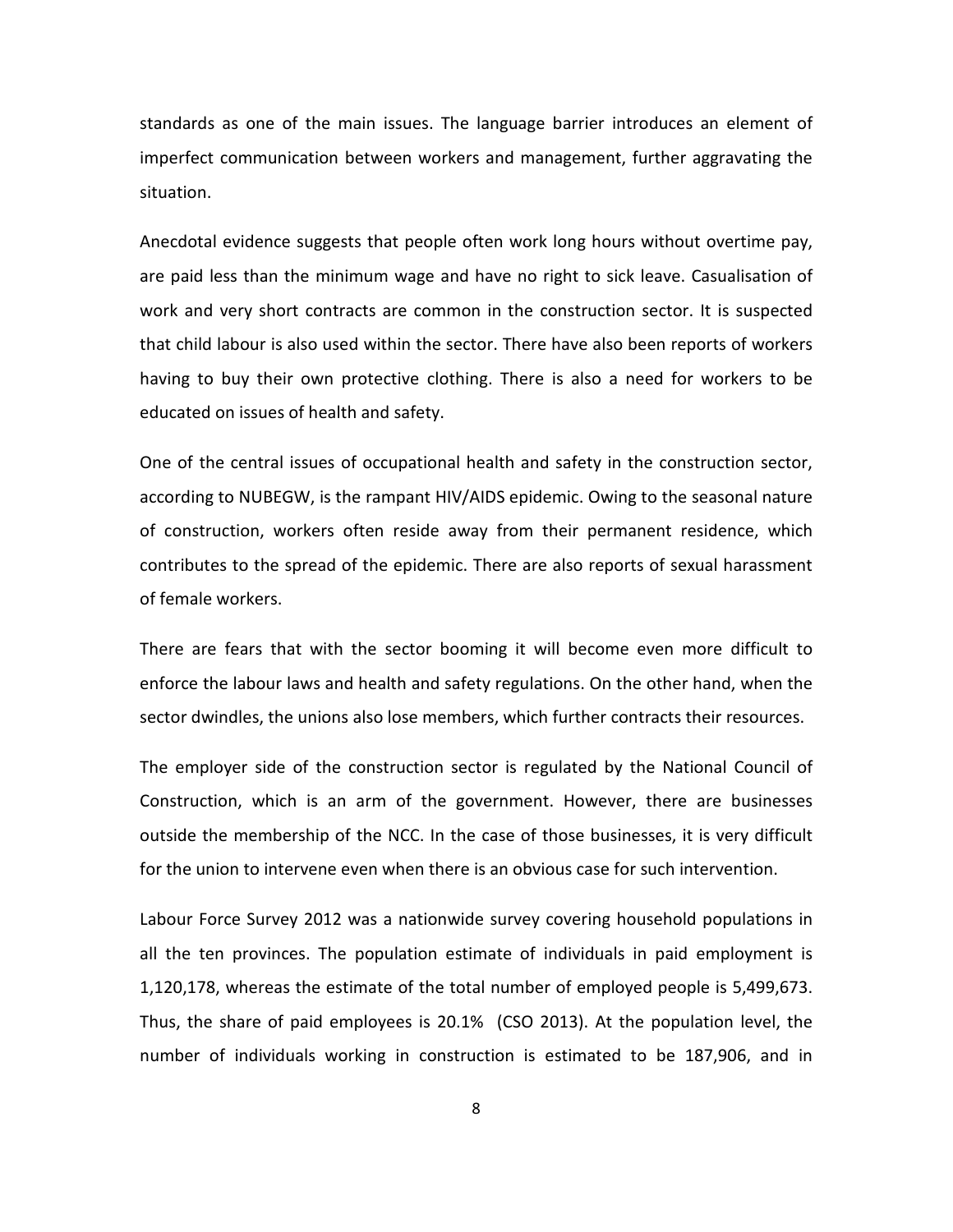transportation and storage 137,301. The share of paid employees in each of these sectors is 42.8% and 75.1%. This is relatively high. For example, the share of paid employmees in the two largest industries, agriculture and trade, (as opposed to selfemployed and unpaid family workers) is even lower (CSO 2013). The term "formal employment" is used when defined as the number of people employed in formally registered companies, central government, local government or parastatals. The shares of these in both of the sectors, respectively, are 19.5% and 45.1%. The population-level estimate of average pay for paid employees is  $K1,724,061^2$  $K1,724,061^2$  $K1,724,061^2$  (335 USD), which at the inflation rate of 6.98% in 2013 and 7.84% in 2014 would equal K1990 (324 USD) at the price level of 2014.

The co-operation work conducted by the Trade Union Solidarity Centre consists of various activities such as training and education aimed at building union strength through training union officials and activists in organising, recruitment and campaigning as well as project management, finances and administration. At the workplace level cooperation activities can be targeted at shop stewards. More specifically, in addition to strengthening the union organisation in general, the work projected to be carried out in Zambia includes occupational health and safety workshops for shop stewards.

As the coverage and the likely effects of some of the elements of the co-operation are limited to specific workplaces, their impact can be evaluated by using the RCT methodology described below. Though the focus of the training is occupational health and safety, it is possible that increased awareness of the presence of the union or changes of attitudes towards unions occurs in addition to the possible changes in the knowledge of OHS and labour rights.

 $\overline{a}$ 

<span id="page-9-0"></span><sup>2</sup> The kwacha was rebased on 1<sup>st</sup> January 2013 at the rate of 1 new kwacha =1000 old kwacha.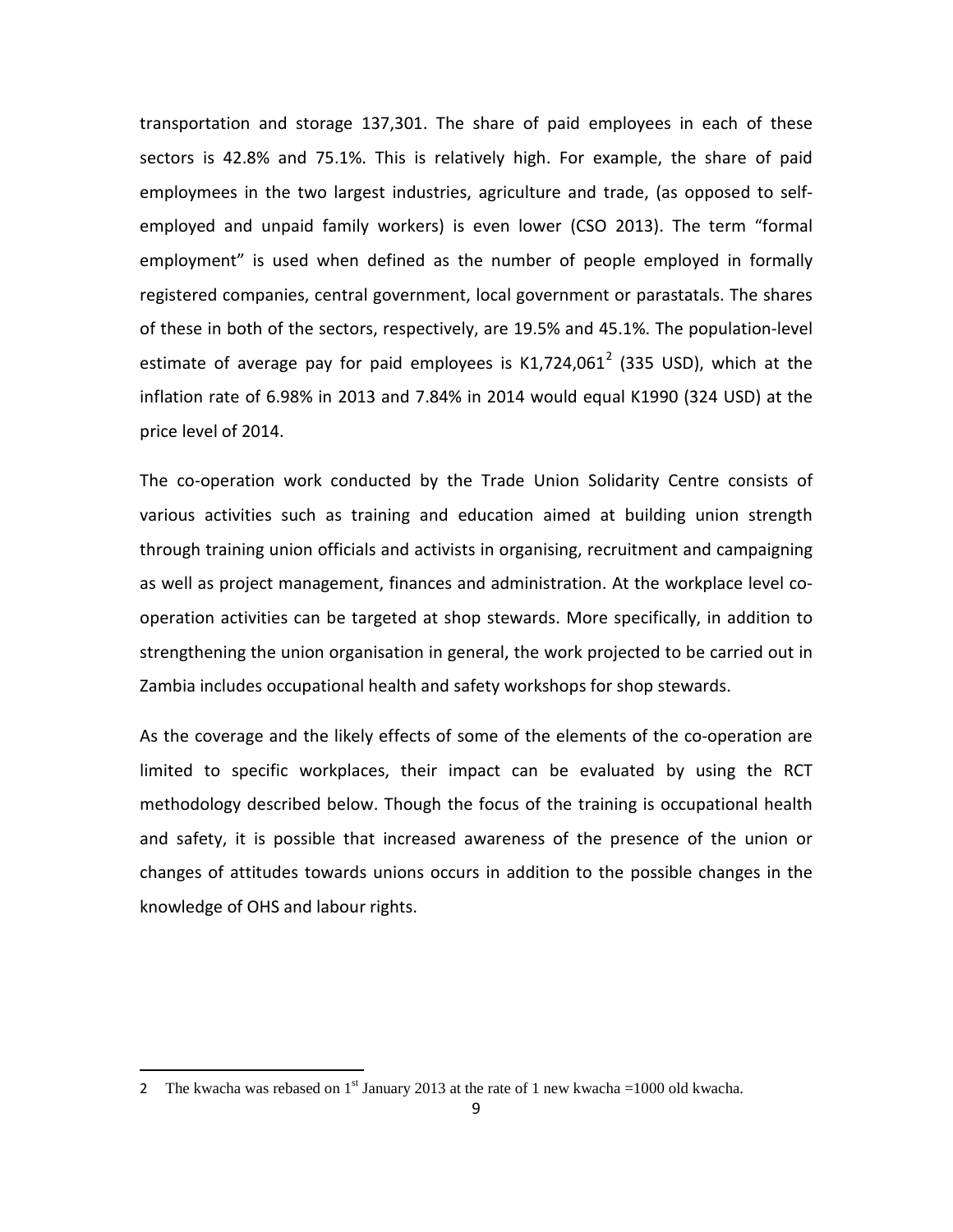#### **3. Research methodology**

The survey analysed in this report constitutes the first stage of an evaluation of the SASK co-operation work in Zambia. The impact of the SASK co-operation work in the construction sector will be studied by using a randomised controlled trial methodology. The main advantage of this approach is that it allows us to infer causality. In observational studies, or in a typical qualitative analysis, it is often impossible to determine whether the detected developments are caused by a particular intervention or whether they have taken place for another reason. In a careful econometric impact evaluation, one measures the interesting outcome variable before and after the intervention. Data collection is conducted not only in those units of analysis that are subject to the intervention but also in a comparison group. The comparison group should consist of units that are similar to the treatment group so that the only reason why outcomes should vary between the treated and the control units is the intervention. The best way to ensure that the groups are alike is via randomisation: then subjects cannot choose themselves whether they become subject to the intervention or not. For a thorough discussion of the approach, see Banerjee and Duflo (2009).

It is clear that such an approach is not suitable for every possible research question: macro policies can hardly be randomised across countries. It is often uncertain to what extent the results can be generalised for other settings. (This is the question about external validity.) And while it can be argued that the experimental approach can reveal what works and what does not work, the question as to why something happens is often left unanswered. However, the last problem can be alleviated by careful design: the experiment can involve different types of interventions that are being tested at the same time against the no-intervention case and, in the best possible situation, the experiment deals directly with a particular behavioural mechanism (Mullainathan et al. 2011).

10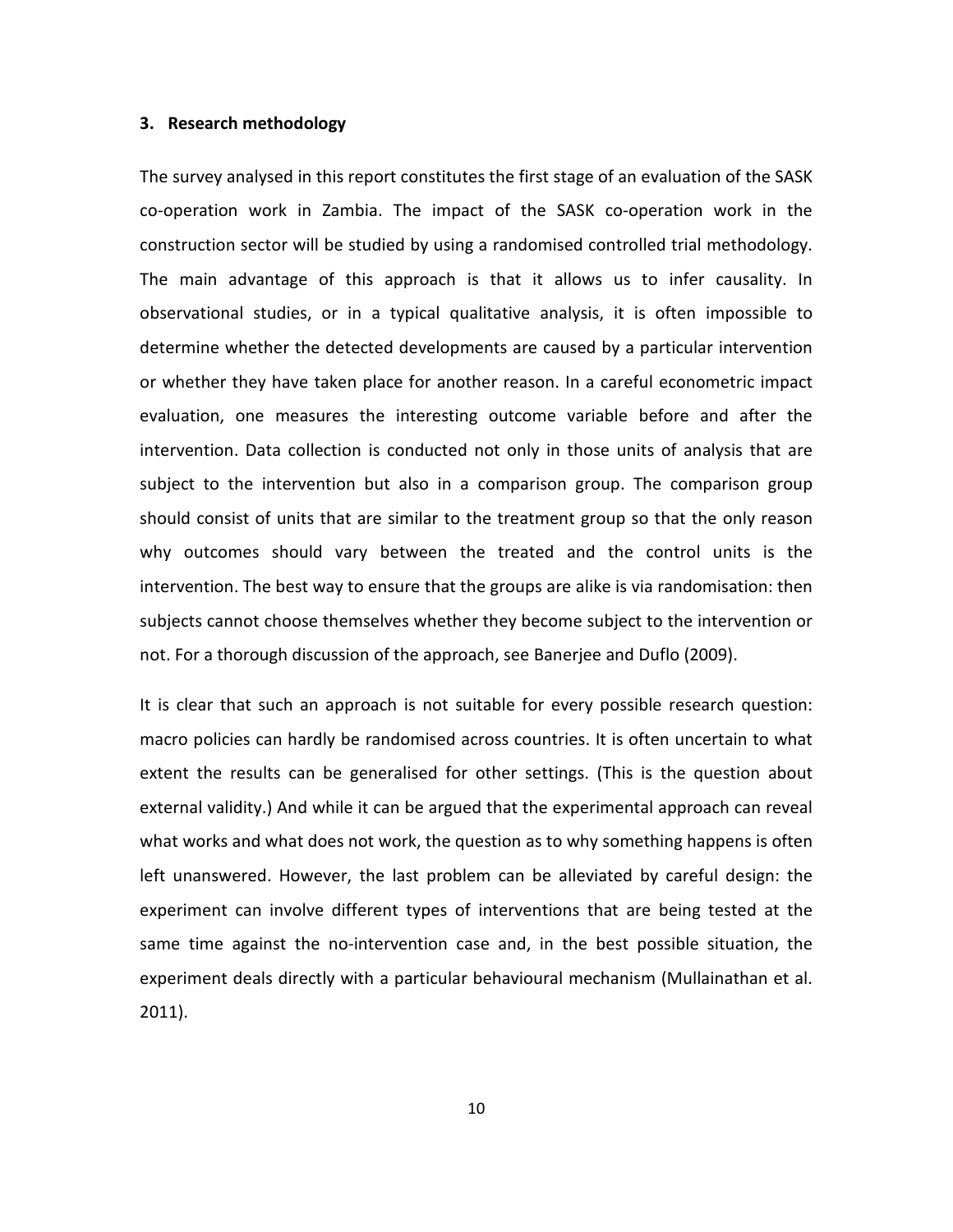At this point we assume that the intervention will be made at the establishment or, in statistical terms, cluster level. This may mean, for example, training trade union representatives or targeting specific establishments in a membership campaign. The cooperation projects typically include training on health and safety issues that can be targeted at a certain set of establishments through training their shop stewards. Thus, we can assume that the impact can also be best identified at the cluster level. Information and skills spill overs (employees learning from each other) are also likely to occur within establishments, which further supports the need for the sampling to take place at the establishment level.

Some of the impact of the project (such as the improved media presence of the union, or general efforts to improve the organising of construction workers or awareness of the union issues) is also likely to occur at the sectoral level. These effects cannot be identified with certainty, though a comparison of the situation in the baseline survey and the follow-up may give a descriptive indication of either the impact of the project or general trends in those issues. However, the most precise measure of impact can be attained for the intervention that is only applied to a randomly selected group of establishments.

More specifically, some of the issues we wish to measure are perceptions of unions and their role in the establishment in question as well as in Zambia in general, and occupational health and safety (incidence of accidents and work-related illnesses) as a concrete measure of the impact of education. We also inquire whether employees consider unions as their first point of contact in the case of grievance or suggestion as a proxy for the scope for the "voice" role that the union may play in the establishment. The aim of using the latter is to establish whether increased knowledge of the union presence can enhance information exchange and productivity in the plant as well as their subjective welfare of workers through having a reliable point of contact for raising their grievances.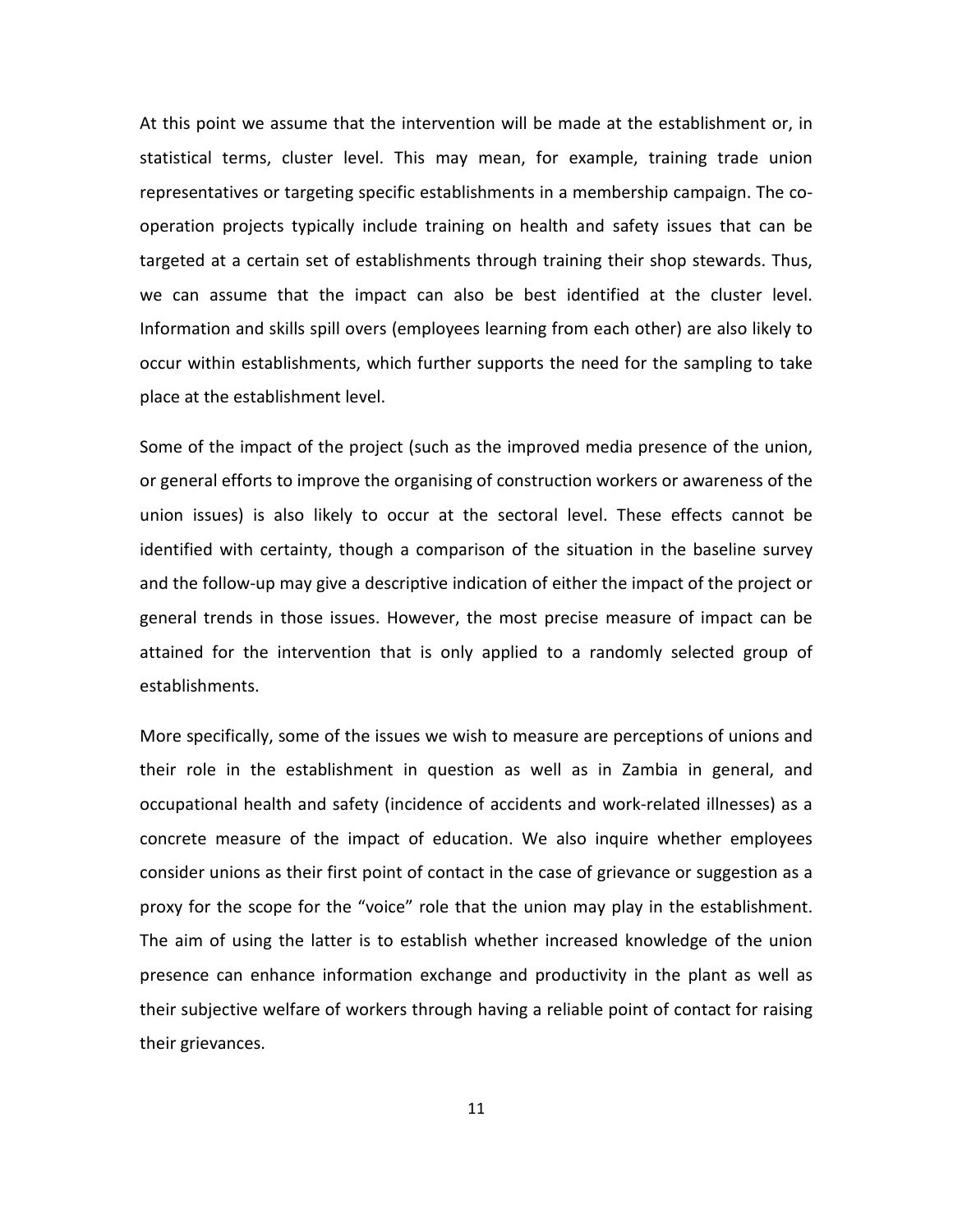The union representatives and the employer representatives are similarly interviewed about their perceptions of each other as well as which issues are either discussed or negotiated between them, and the quality of the dialogue.

#### **4. Baseline survey**

The baseline survey was carried out in two phases in June 2014 and February 2015. The intention was to cover all implementation of the RCT approach. In the case of SASK, intervention in Zambia will consist of a baseline survey and a follow-up survey which will be conducted after the intervention has taken place.

The number of workplaces covered in the first phase was 31 and in the second phase 20. One company was interviewed during both rounds. The aim was to collect all the data during the first phase, but experience showed that companies need to be contacted well beforehand in order to attain a maximum response rate. Ultimately, six of the companies whose names were provided by the union did not participate in the survey. In the transport sector there were also a number of refusals during the first round but, as is explained below, no attempt was made to contact them in the second round.

An attempt was made to interview a random sample of employees from each company. In practice, randomisation was possible in 20 companies, and in the rest convenient sampling was used, for example in choosing volunteers. Human resources and the union survey did not have a full response rate either; both had responses from 40 companies. In total there are 34 companies for which we have all human resources, union and employee questionnaires. In most of the analysis we make use of the employee survey. In some of the regressions we use the employer and union representative characteristics as explanatory variables as this allows us to draw some conclusions on how, if at all, they are reflected by the employees' experiences.

During the initial phase it was still assumed that the transport sector would be covered by SASK co-operation work and nine of the companies would be from the transport

12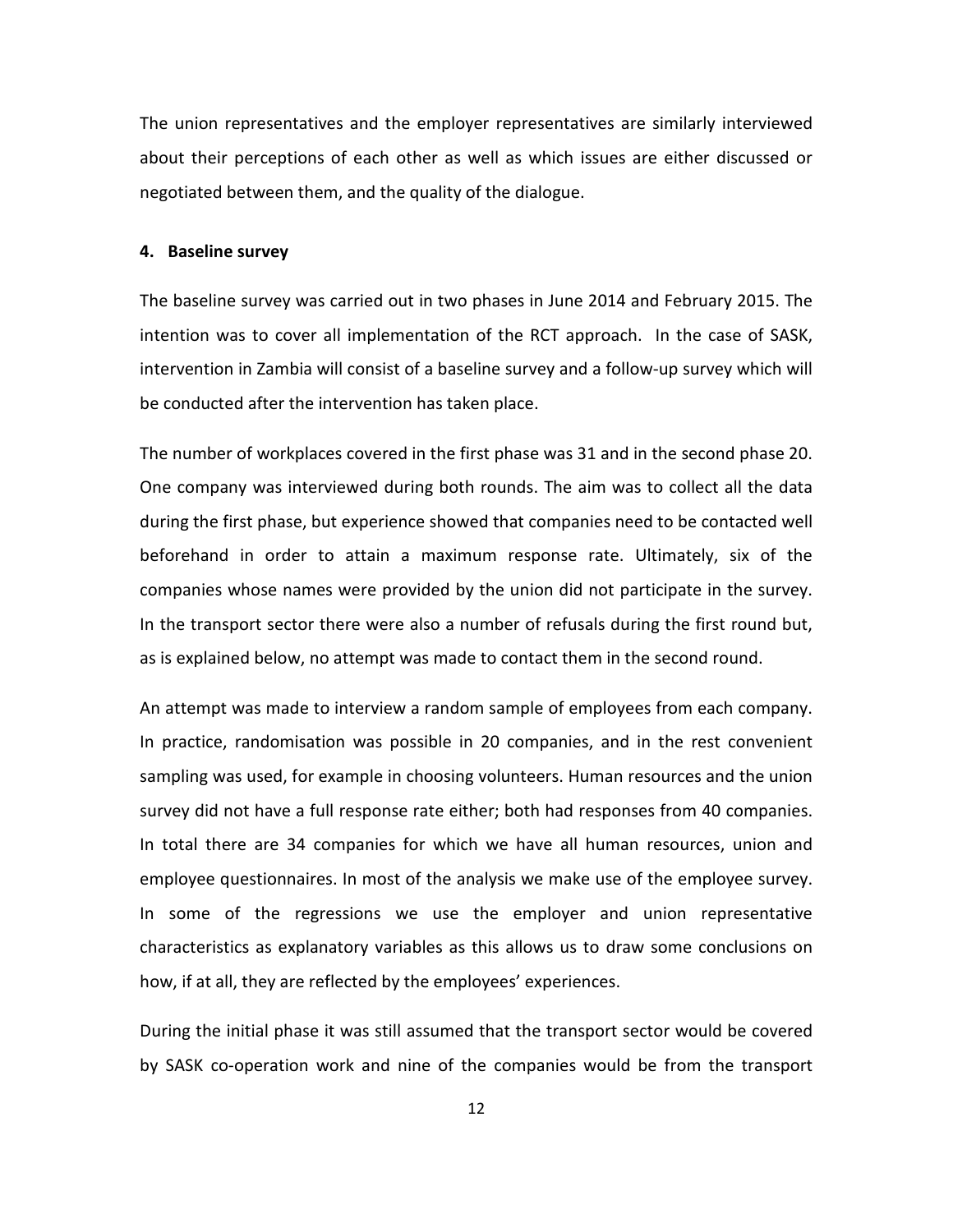sector. Though the transport sector has since been excluded from co-operation in the immediate future, these observations may serve as a useful comparison point for the construction sector to establish to what extent certain features are sector specific.

The questionnaires consisted of a large number of questions concerning individual characteristics, their perceptions of the quality of industrial relations, conditions of work and opinions on trade unions and employers. The co-operation work has a potential impact on several of these issues.

- The potential for the "voice" effect: Do unions effectively operate as *a discussion platform* between workers and management, thereby improving efficiency? Are they perceived as such by the actors?
- *Trust* between employees, unions and management
- Views on *the role of trade unions and unionism in Zambian society and economy*: Do union membership and the added resources to union activities change views about what unions can and should do in Zambian society?
- *Training and productivity enhancement*: opportunities to participate in training activities and to contribute to improving work practices by providing suggestions

Missing observations were relatively infrequent in the case of employee questionnaires and trade union questionnaires, but there was a relatively large number of missing information in the employer questionnaire, mainly due to a large number on questions on the structure of the company personnel.

#### **5. Results from the baseline survey**

In this chapter we outline some central results from the baseline survey. The main focus is to describe the general perceptions of the unions and experiences of the quality of working conditions. Furthermore, we have run regressions whereby we have examined the impact of union membership and level of activism and the characteristics of industrial relations within the workplace on wages and various measures of job quality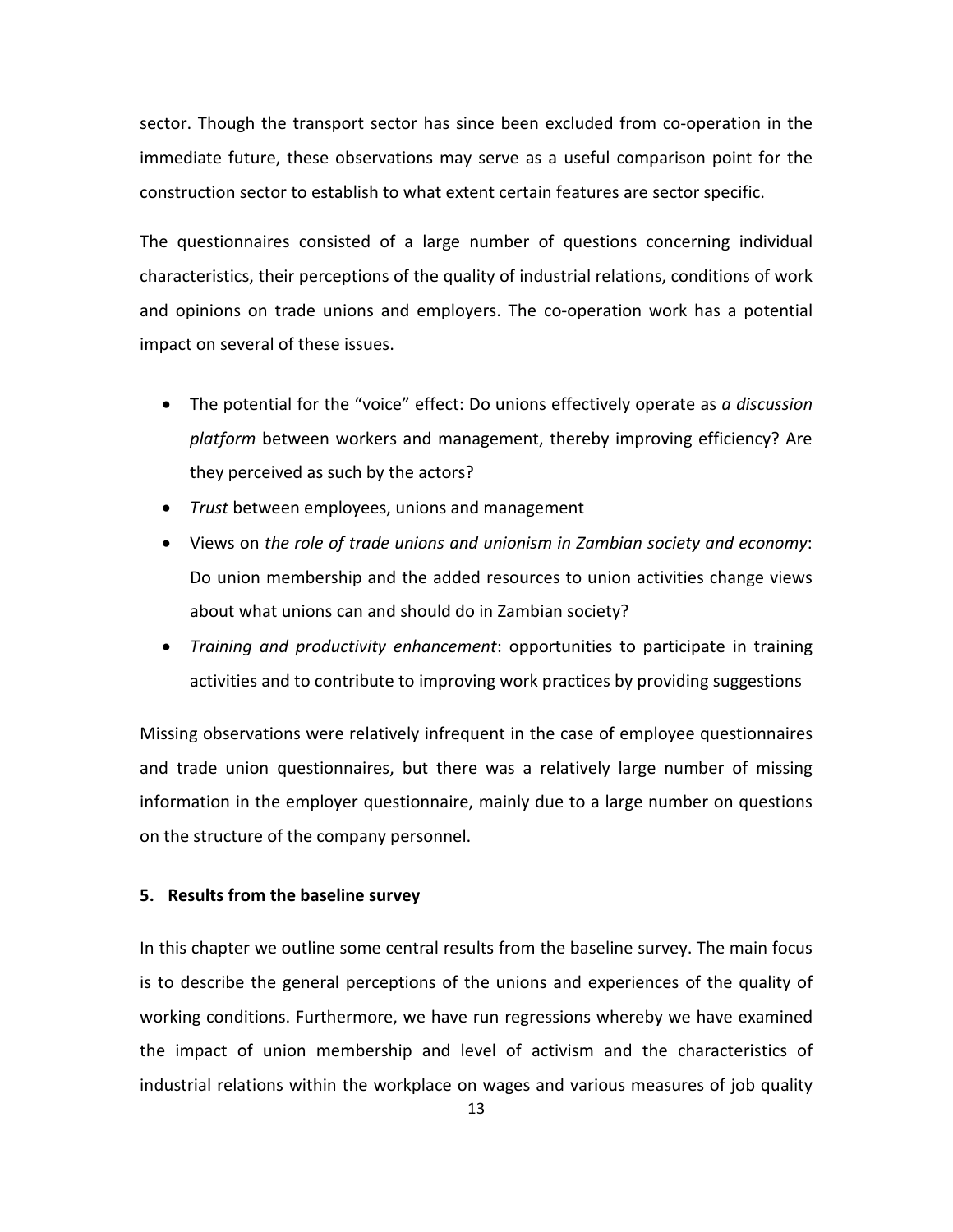and job and wage satisfaction. We also study the impact of the views of unions and employers on each other and the level of knowledge of the union representative on occurrences of accidents and labour rights violations and also employees turning to the union in case of grievances.

#### **5.1 Profile of respondents**

Of the employees surveyed 82% were from the construction sector firms and the rest from the transport sector. The share of union members in the survey is 67% and thus much higher than in Zambia in general. Of the respondents 58% worked in skilled blue collar occupations, 25% in unskilled blue collar occupations and the rest represented professionals and managers. Ofthe respondents 81% had a written contract and can thus be considered as formally employed. Also, this share is much higher than in the sectors in question overall. The average age of the respondents was 37.8 years and only 7% were female. Monthly earnings were approximated by adding the earnings in the previous month (using the midpoint of each wage category) and the estimated monetary value of in kind benefits. The average approximate (using midpoints of categories of earnings given in the questionnaire) monthly earnings were 2591 ZMW (421 USD).

#### **5.2 Employees' attitudes towards unions**

Of those respondents who were members of unions 57.5 % participated in some form, either by following the union activities or actively being involved**.** All the reasons suggested in the questionnaire to join a union were mentioned quite frequently as being important. Those reasons include interest in receiving information about rights at work, to guarantee that wage rates at the workplace are negotiated with a union, to guarantee job security, to have someone who is reliable to turn to in case of grievance, to have someone to give support and safeguard the respondent's employment if she or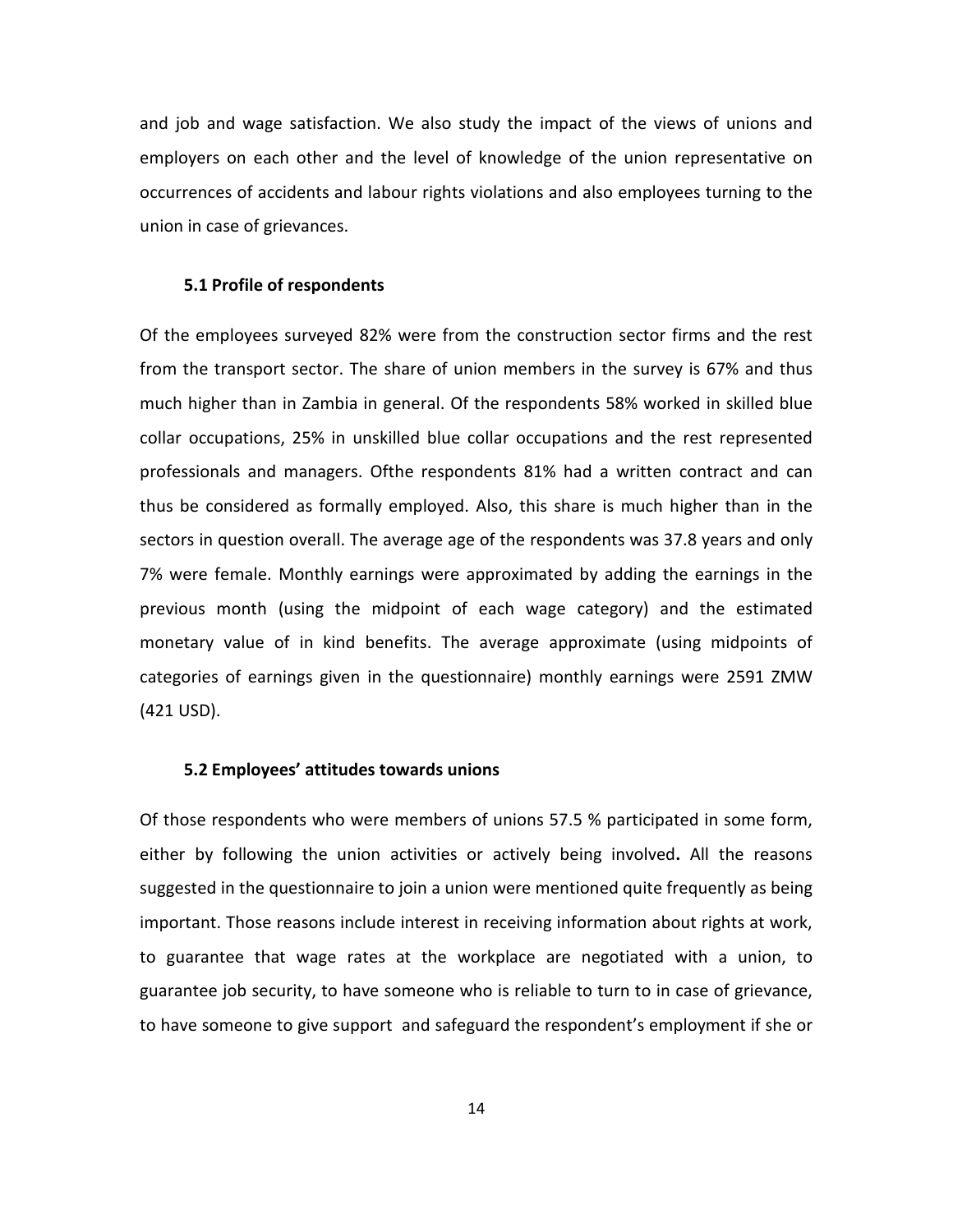he wants to discuss work-related issues with the employer and to support workers' movement in general.

The question about why people have not joined a union does not provide an obvious reason why people do not join. The only suggested reasons where over half of the respondents said that the reason was at least of minor importance was the statement that unions were too weak to make a difference and that unions were too fragmented.

The general perception of trade unions in Zambia was positive (Figure 1), with the exception of statements on unions helping casual workers or unemployed members. Unions were perceived to have an impact on the working conditions and wages of their members, and, to a lesser extent, on those of all members, and they were perceived to have a role as a source of information of rights and employers' views and strategies. With all these over half of the respondents agreed or agreed strongly.

There is a fair amount of confidence in the impact of industrial action among employees: 81% of respondents believe that wage rates can be influenced by it. Over half also believed that changes in conditions of employment and occupational health and safety could be influenced by industrial action. Most (54%) believe, however, that industrial action is unlikely or highly unlikely in their establishment.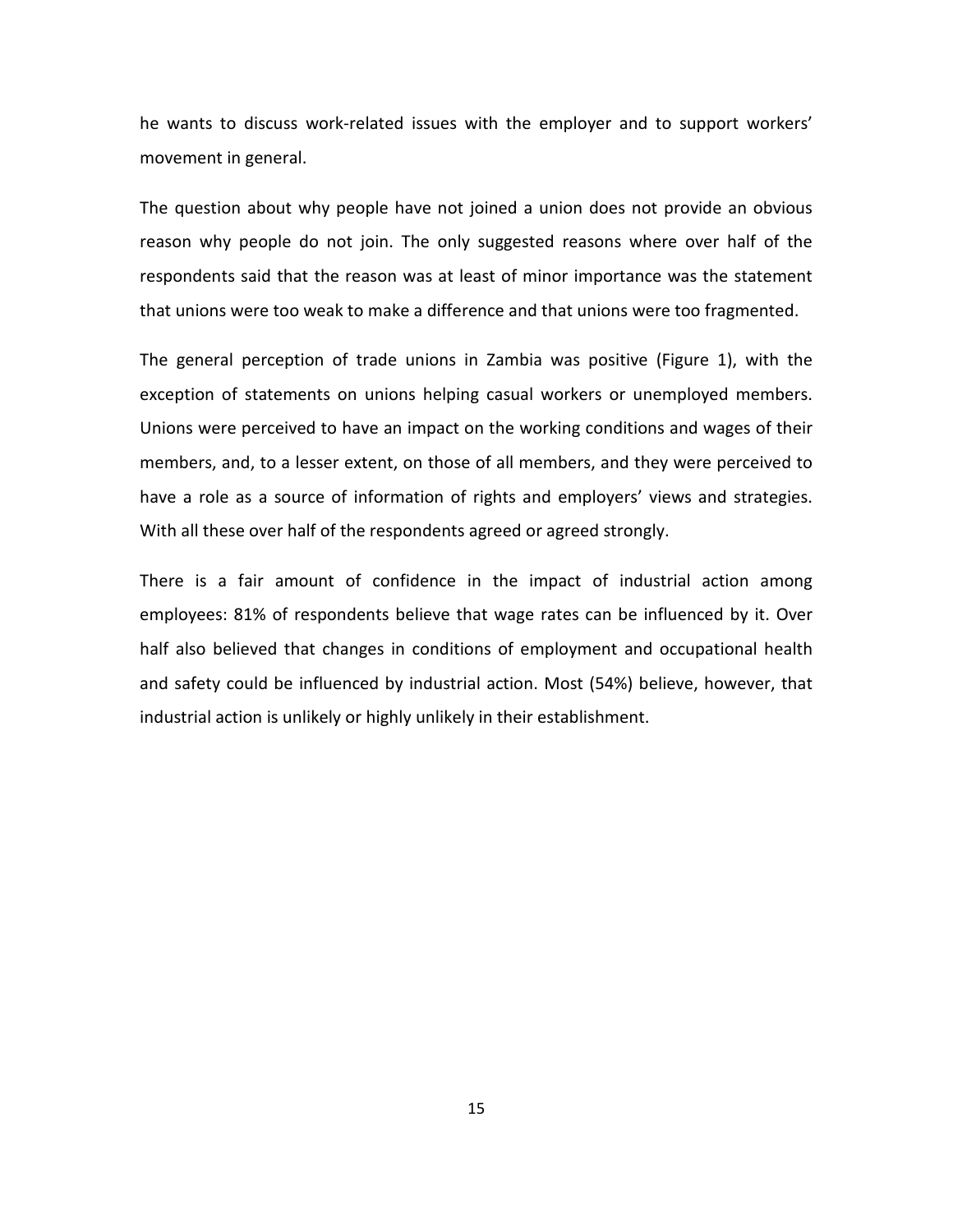

Figure 1. Employees' opinions on unions in Zambia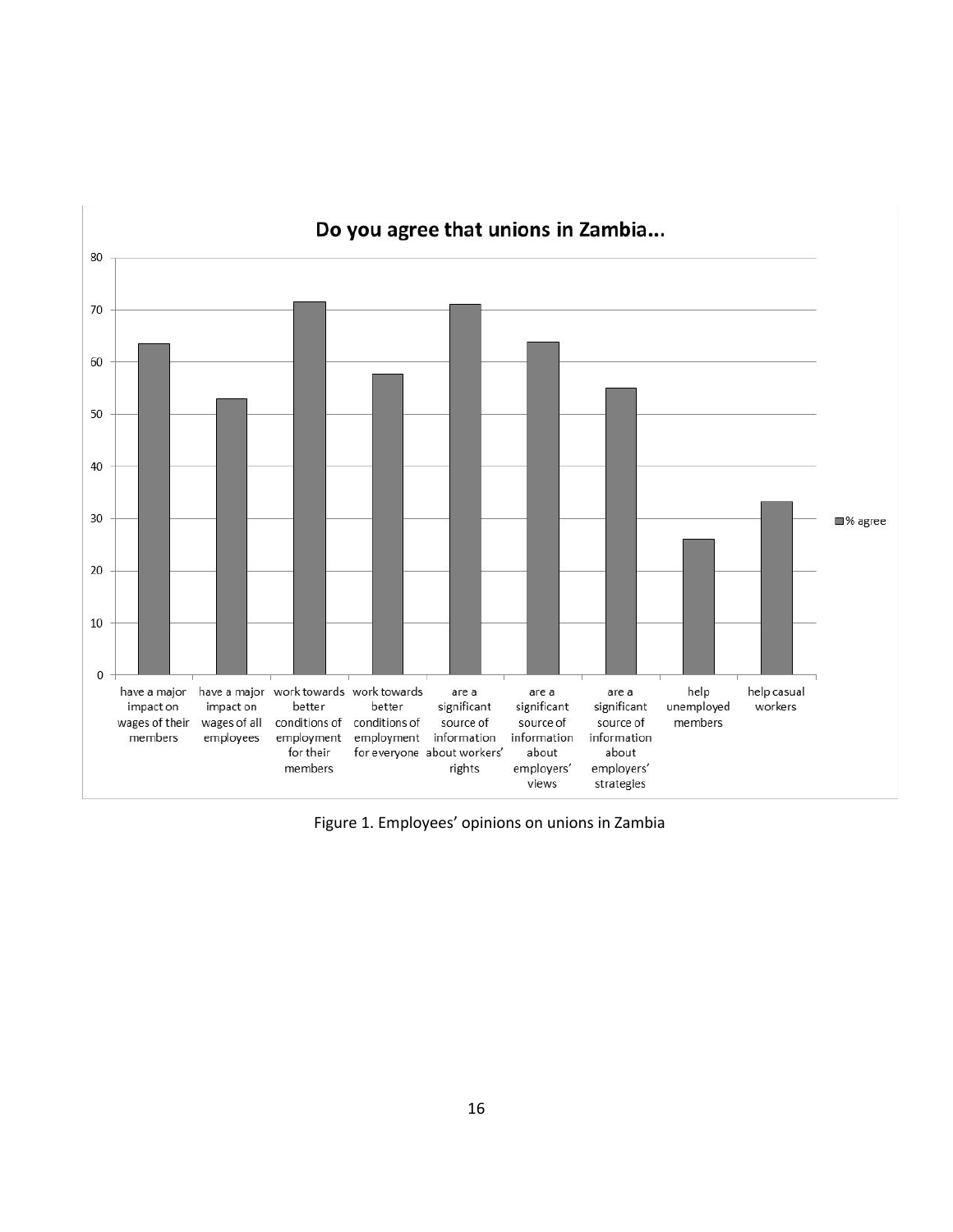#### **5.3 Wage satisfaction and quality of work**

The questionnaire included a number of questions on how respondents felt about their wage as described by its adequacy to support their household and a number of questions on how high they believed their wage to be compared with other employees in the same establishment, individuals with similar skills in the same establishment, in



Figure 2. Employees' perceptions of their relative wage

the same sector and in the same region in Zambia (Figure 2). The respondents typically perceive their wage to be below others or other similar workers in their establishment and Zambia, and compared with other establishments. A large majority (88%) finds it at least difficult to cope on their wage (Figure 3). However, the majority (52%) think it is unlikely they will resign from their job in the next twelve months, which suggests that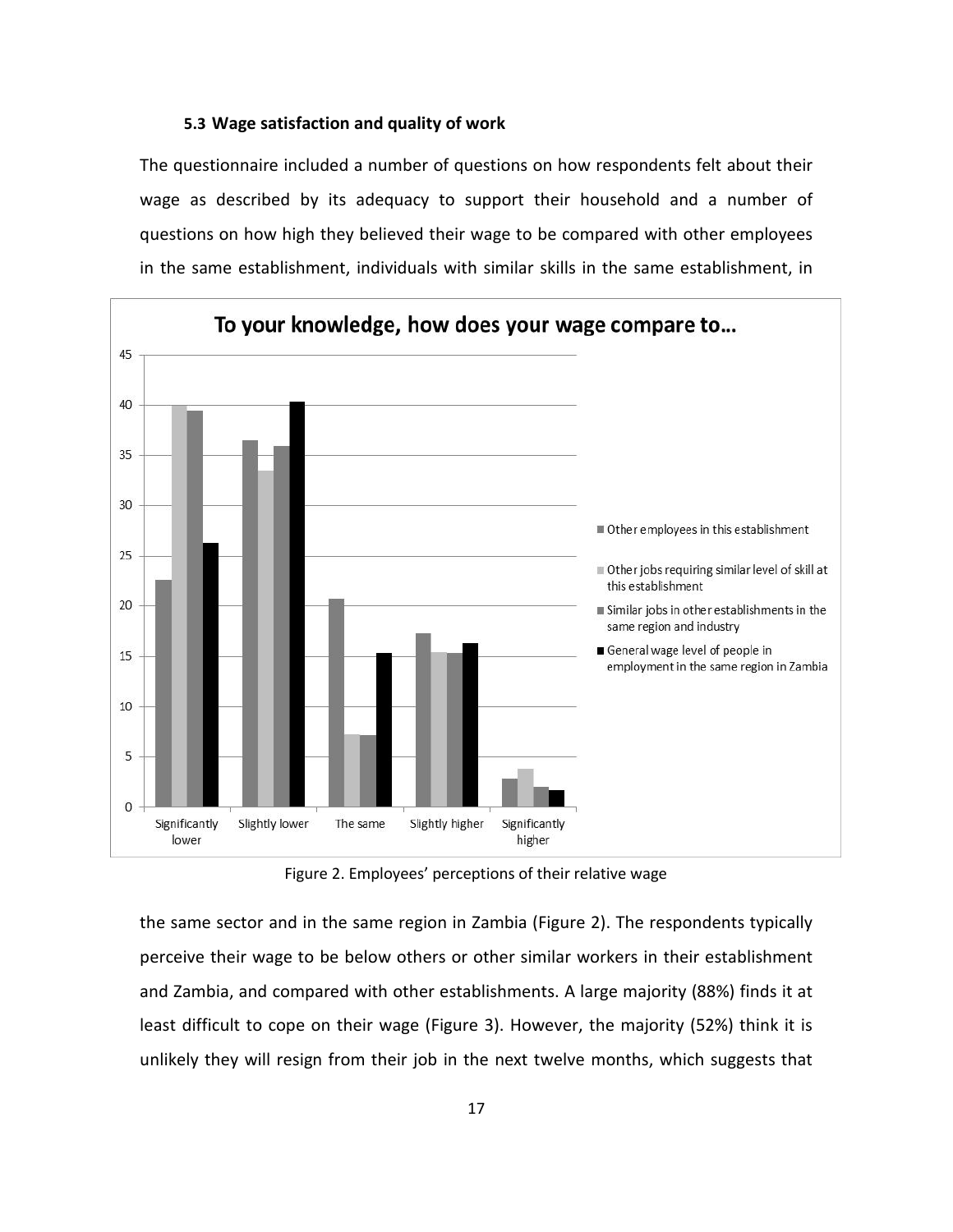

either they do not believe they will be able to find a better paid job or that the nonwage elements of the job compensate for the low wage.

Figure 3. Employees' perceptions of the adequacy of their wage

#### **5.4 Health and safety and experiences of discrimination**

Issues with job quality and decent work were investigated by asking employees about their experiences or witnessing harmful workplace practices and accidents and workrelated illnesses (Figure 4, Figure 5 and Figure 6).

The most common problems experienced and witnessed at work were having to work excessive overtime, threats of dismissal and working with limited freedom. A majority (70%) had not experienced an accident or a work-related illness, and serious injuries or illnesses were rare. The union representatives were also asked about occurrences of accidents or work-related illnesses: in the majority of establishments these had not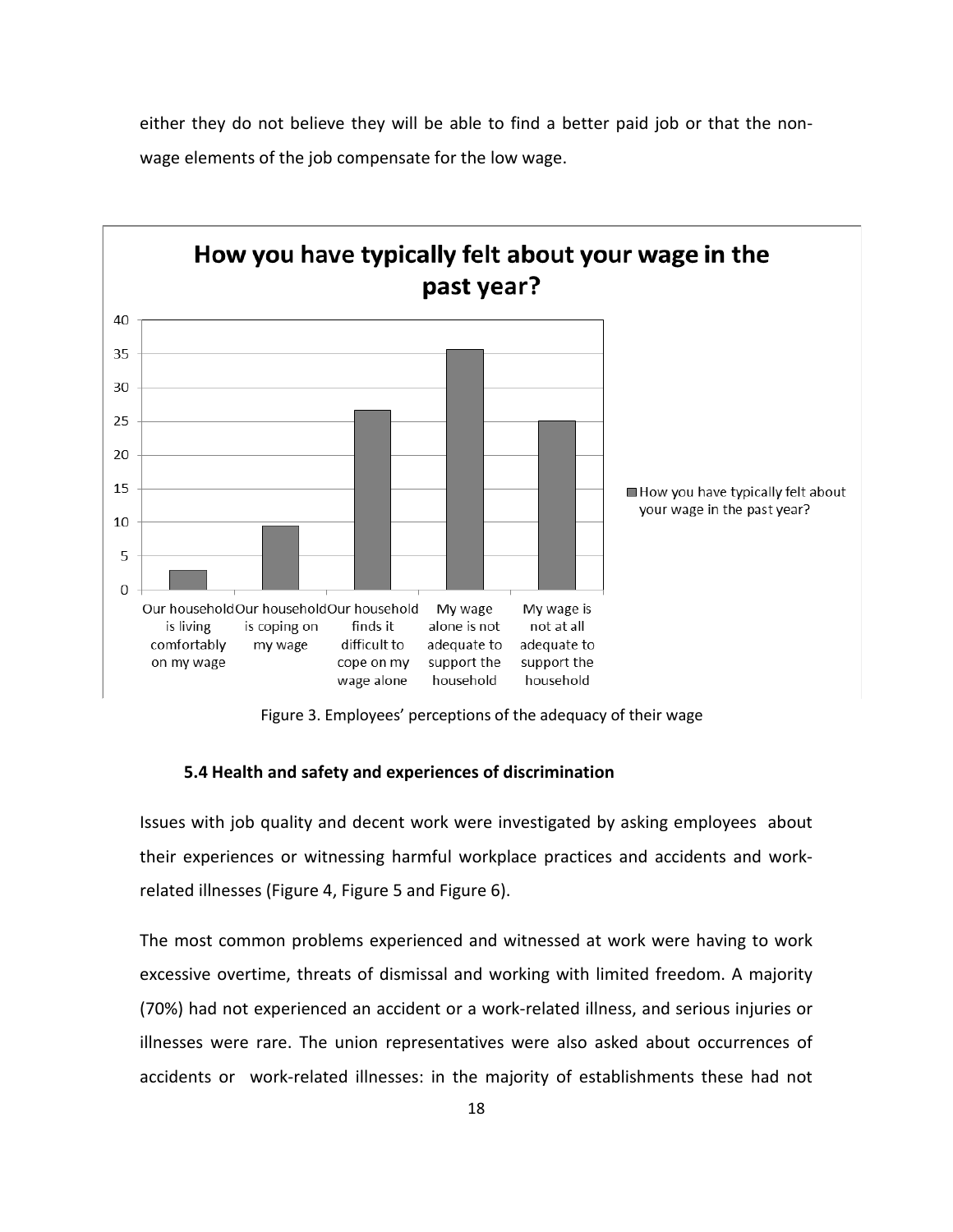occurred, but, for example, 27% stated that accidents leading to serious injury had occurred and 27.5% stated that accidents had led to moderate injury. 16% of employees reported having experienced discrimination at work.



Figure 4. Employees' experiences of labour rights violations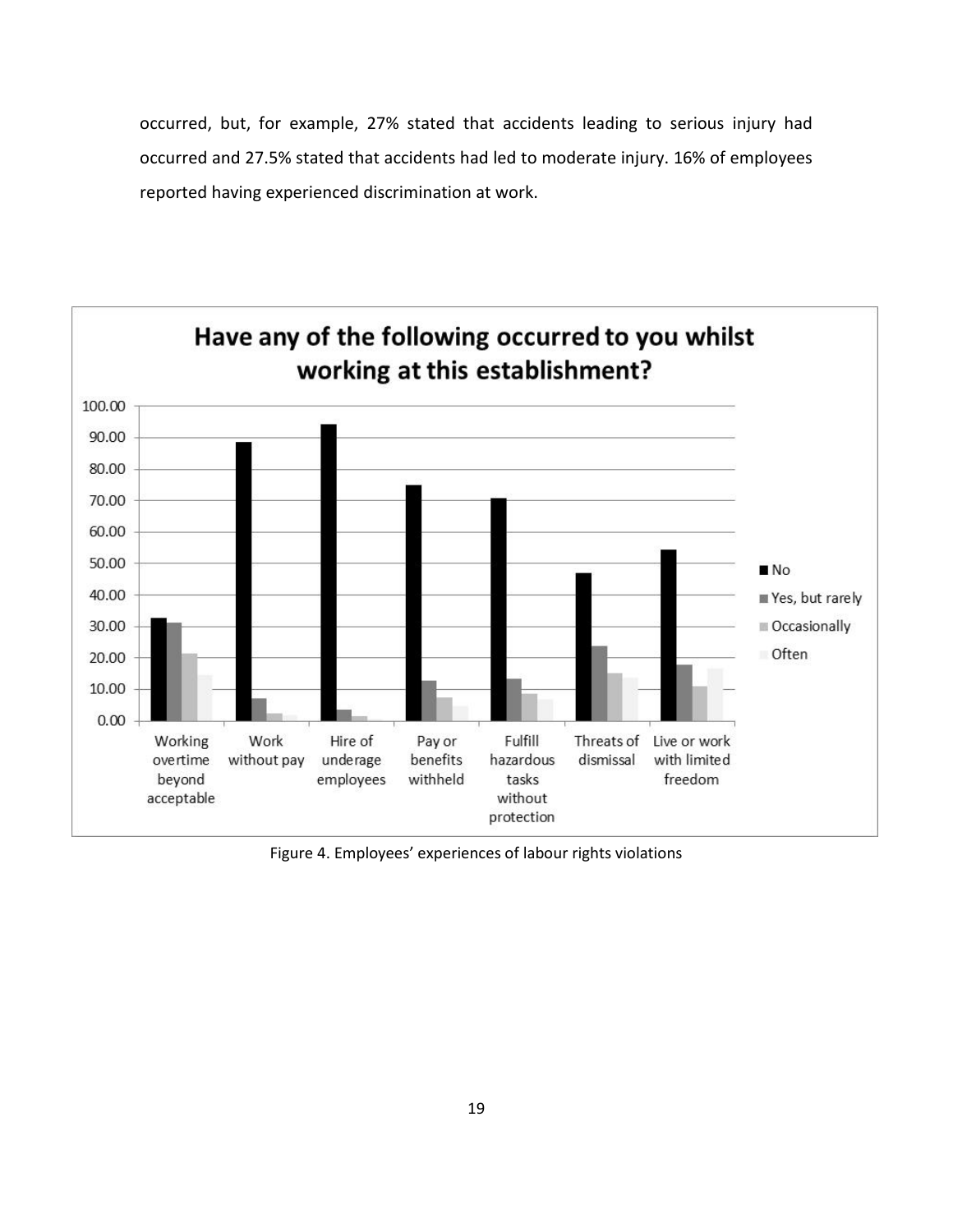

Figure 5. Employees' experiences of workplace injury



Figure 6. Employees' experiences of work-related illnesses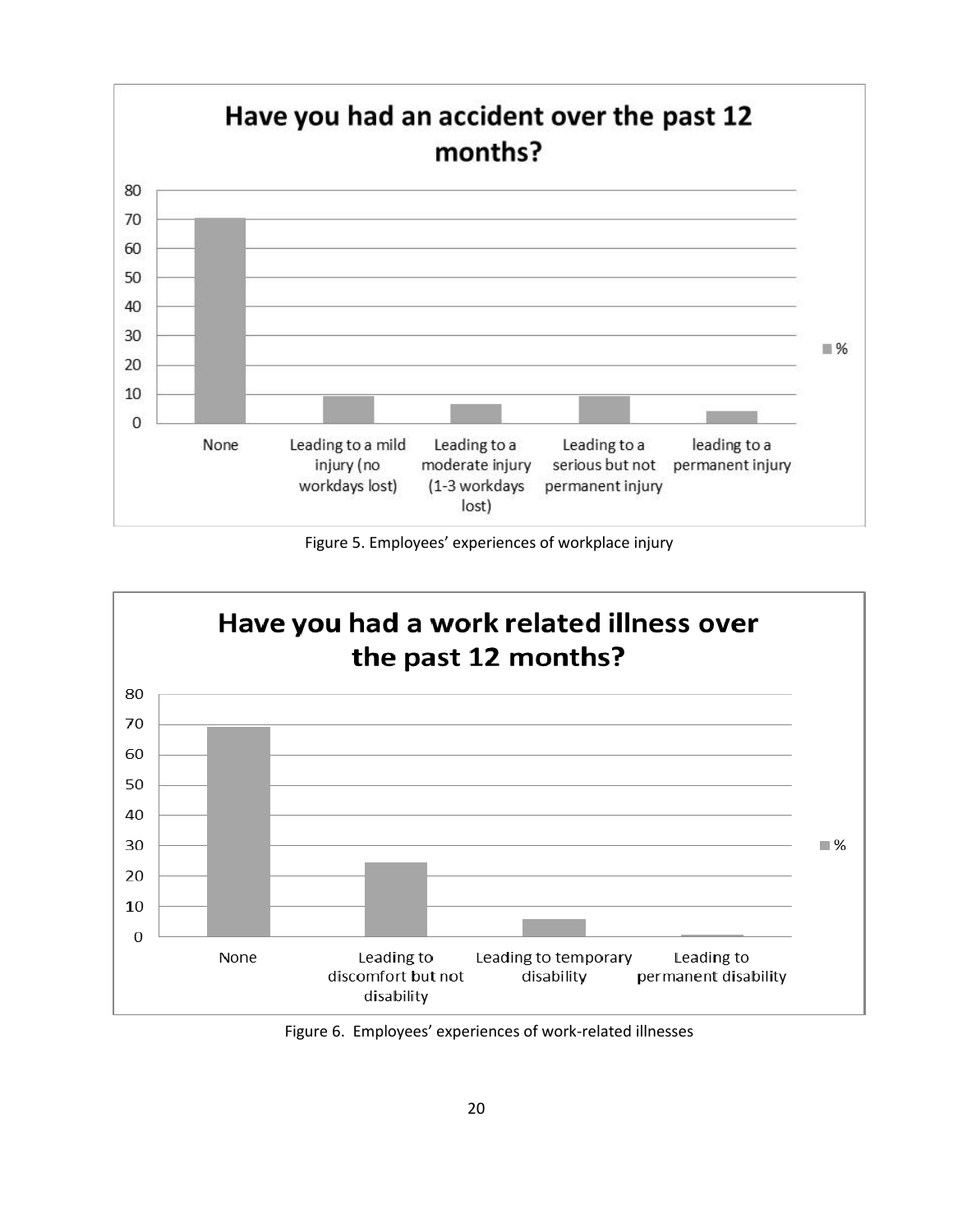#### **5.5 A union's role as the workers' voice**

The questionnaires had several questions on whether complaints and grievances as well as suggestions of improvement were channelled through unions, human resources or other parties.



Figure 7. Employees' views on who they turn to in case of complaints or grievances

Even union members do not most typically turn to the union but more often to other parties (the company HR and supervisor being the most important) (Figure 7). It is most typical to turn to the union in the case of dismissal or a dispute over wages. In the case of other topics of complaint (working time, leave, health and safety, contents of the job and discrimination) it is relatively infrequent to turn to the union.

Union representatives believe the union to be the first point of contact in most cases (67.5%) but in the case of non-members and casual workers it was less important. A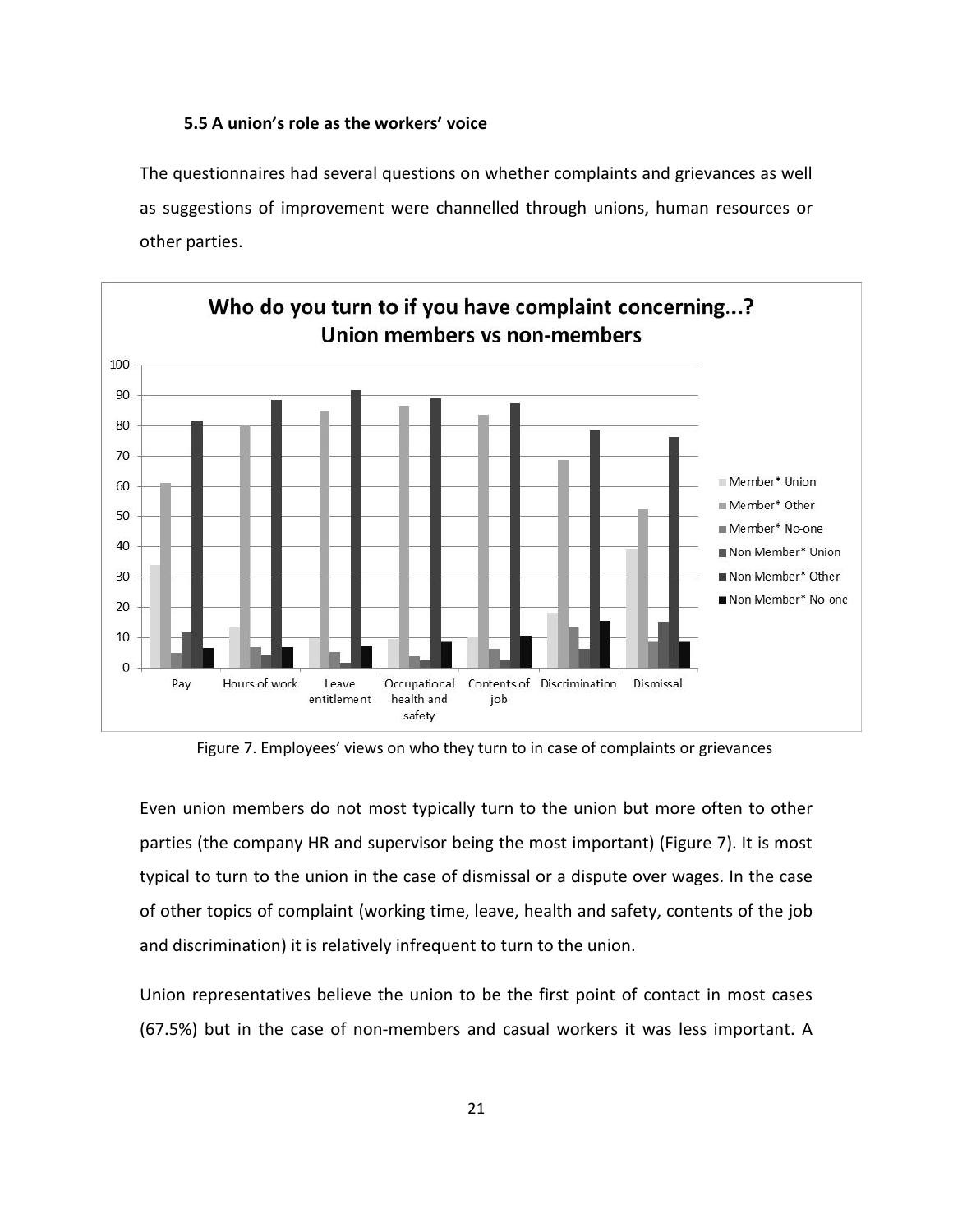similar pattern holds for suggestions: 60% of union representatives believed the union to be the first contact for suggestions from union members.

46% of the employers' representatives also stated that they "often"received complaints from the union. Almost as many mentioned "often"receiving complaints through employees' supervisors. Other channels were less often used. Suggestions were mentioned as "often" coming from supervisors in 30% of the cases and from the union in 22% of them.

Most employers (75%) responded that they had a positive attitude towards union membership and the rest stated that their attitude was neutral. By and large, the union was considered as professional and acting with integrity and honesty. Similarly, trade union representatives had positive views on employers. In 72.5 % of companies there were also meetings between staff and the management, suggesting that in addition to trade unions there are other discussion platforms for the employer and employees.

# **5.6 Determinants of wage, subjective perceptions of wage and resignation intentions**

We ran regressions on the logarithm of wages and on the subjective perception of the adequacy of the wage as well as its relation to other people's wages. Instead of using ordered probit or logit we used simple OLS regression in this descriptive analysis<sup>[3](#page-22-0)</sup>. The main regression results are presented in Appendix 1: here we describe them briefly.

The explanatory variables include age, age squared, tenure, gender, education, occupation, type of contract (written contract, permanent or fixed-term, part-time or full-time), sector, dummies indicating the interview round, a set of dummies indicating

<span id="page-22-0"></span> $3$  We also carried out ordered probit, probit or tobit analysis for the outcome variables for which the range or number of values is limited, calculating the marginal effects of the variables of interest when the coefficient alone was not adequate to draw inference on the direction of the impact. The results were in line with those obtained from simple linear regressions, and available on request.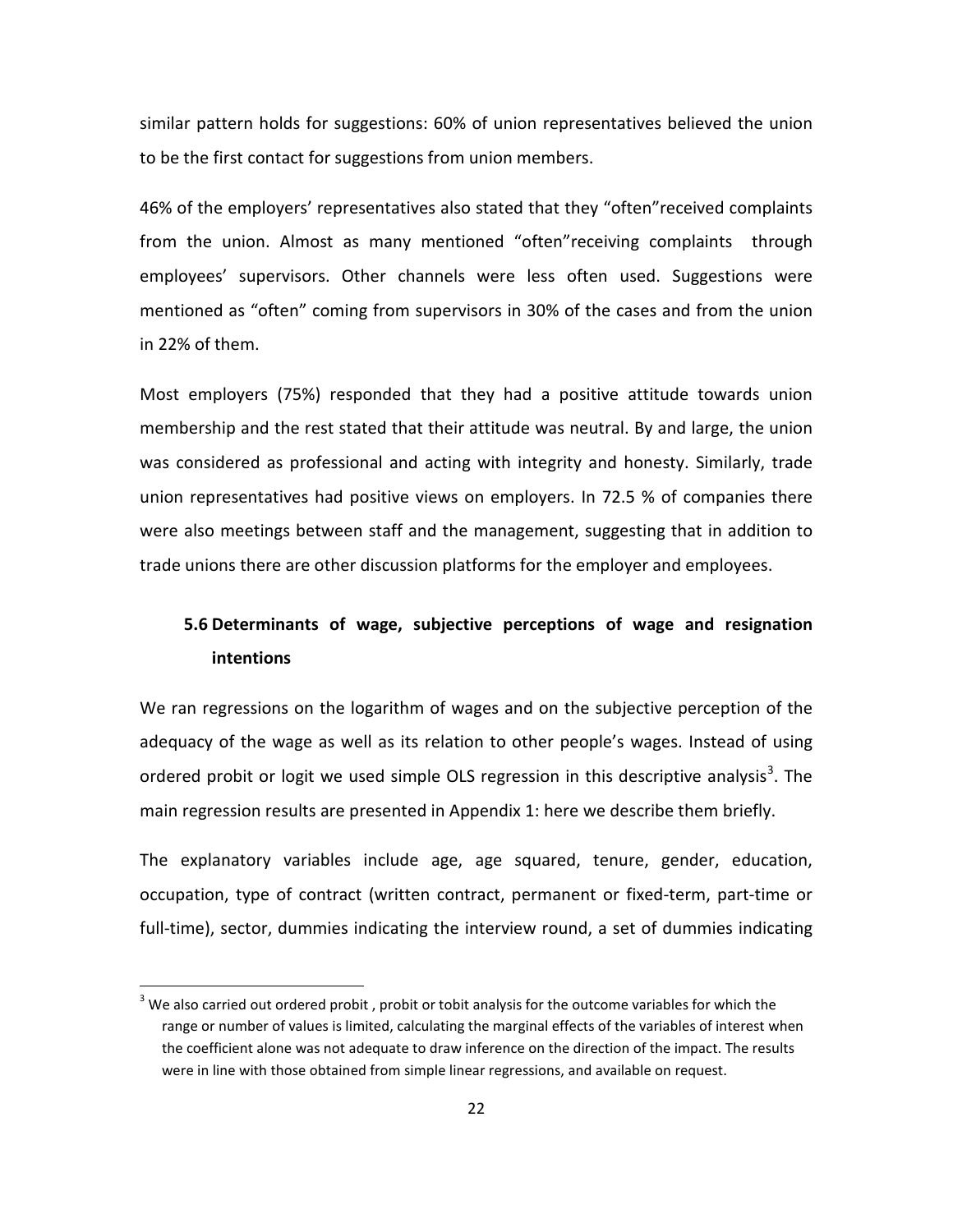combinations of region, interview round and interviewer  $id<sup>4</sup>$  $id<sup>4</sup>$  $id<sup>4</sup>$  and the level of participation in union activities. These variables were generally used in all the regressions below.

We created a composite variable from the questions regarding attitudes and trust towards unions. The variable measures the number of positive responses relative to the number of questions responded to. The questions concern issues such as whether unions have an impact on the wages of the members and employees in general, whether they are an important source of information and whether they are concerned about casual workers and the unemployed.

There does not seem to be a union wage premium *per se*: union membership or higher levels of activism do not have a statistically significant relationship to the logarithm of wage. This may be simply due to the fact that the unions are present in each company and the wage negotiated by them also applies to those who are not members or effectively non-members and members represent different occupational groups or types of contracts, and any wage differential is picked up by the coefficients of these variables. Generally, occupational categories have some explanatory power over the wage regressions, and when firm effects are not controlled for, having received training raises the wage significantly. Those with a written contract have an almost significantly (pvalue 0.076) higher wage and those with a fixed term contract a similarly (p-value 0.056) higher wage. Introducing firm effects, however, makes these effects less significant, though occupational categories are still significant determinants of wage levels.

We run regressions on wage satisfaction by using different subjective outcome measures, as well as those on resignation intentions, which are another measure of job satisfaction. The logarithm of wage was controlled for, and thus the results indicate the impact of various characteristics that occur beyond those arising from actual differences

 $\overline{a}$ 

<span id="page-23-0"></span><sup>4</sup> The interviewer id was generally not available for the second round. Thus for these observations region and interview round are controlled for.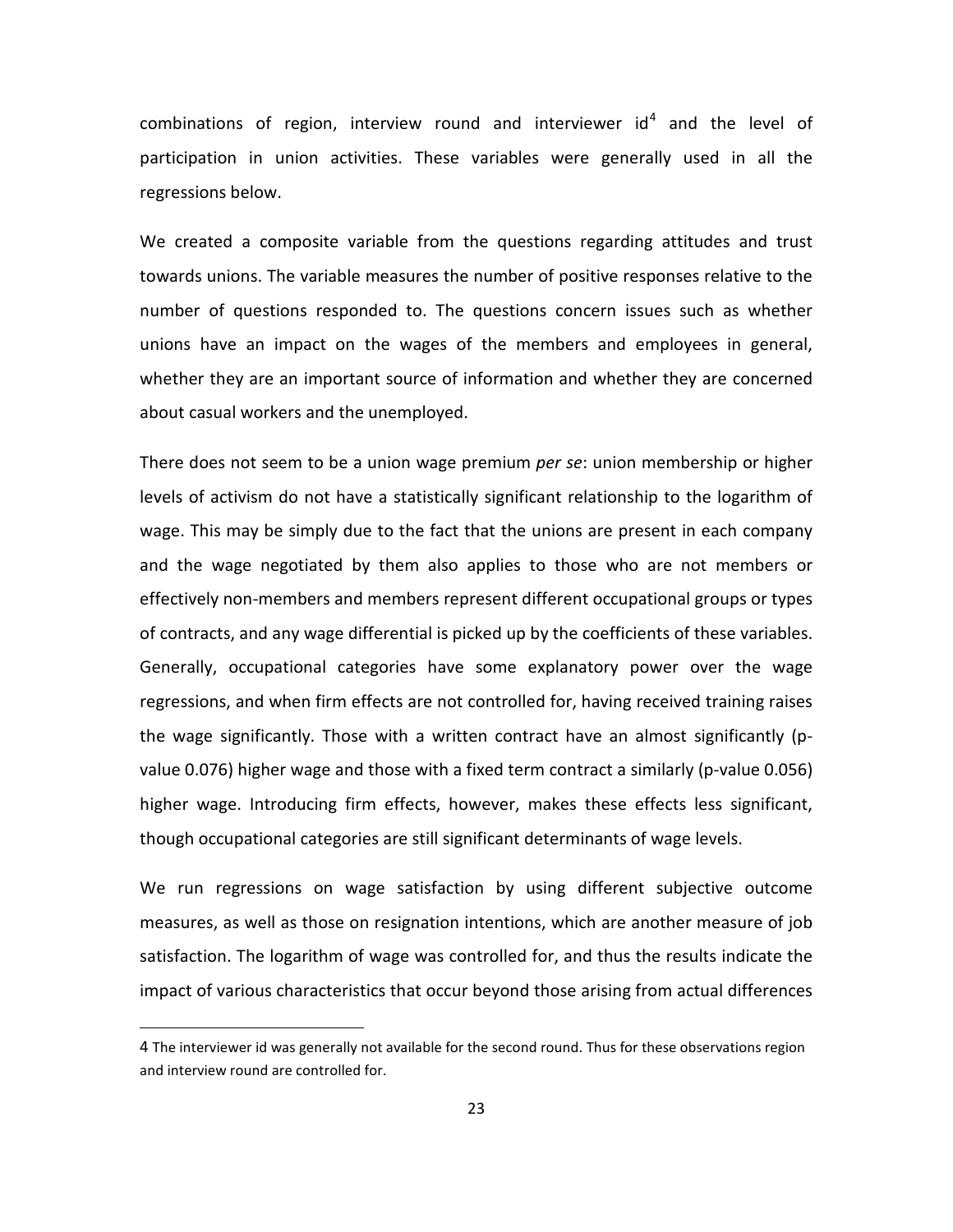in wages. People with fixed term contracts considered their wage to be generally lower than those of other individuals or individuals with similar characteristics at their establishment. Having a written contract had a positive correlation with perceptions of one's wage compared with other employees in the same industry or Zambia overall, and having received training is associated with the person rating their wage higher compared with the industry wage. It seems that these indicators are considered as a signal of a better job and pay in the absence of actual knowledge of the general wage level. Some of these effects persist even after controlling for the firm effects. Having a written contract is also negatively correlated with the intentions of resigning.

Union members who do not participate as well as those who hold a role in the union perceive their wage to be lower compared with wages in other jobs requiring similar levels of skill at the same establishment, controlling for the logarithm of wage and other characteristics. Those who hold an official role within the union also consider their wages to be lower than people in current in the same region in Zambia. These results may be either because union members have higher expectations of what their wage should be, or because people join a union because they assume their wage is below that of similar workers elsewhere. Active members are more likely to have a better awareness of the actual wage levels compared with at least their peers at the same establishment, but this is not necessarily true for the country or industry overall, as actual and representative wage data are typically not available in Zambia and the Labour Force Survey results are published with a considerable delay. It is also possible that the respondents would also only compare themselves with employees of the formal sector rather than with casual workers or, for example, rural small-scale farmers.

Introducing firm dummies to the regression does reduce some coefficients to the status of "insignificant", but given the other explanatory variables non-active union members are still more likely to consider their wage as being lower than that of their co-workers in jobs requiring similar levels of skill as the respondent's. Those responents that have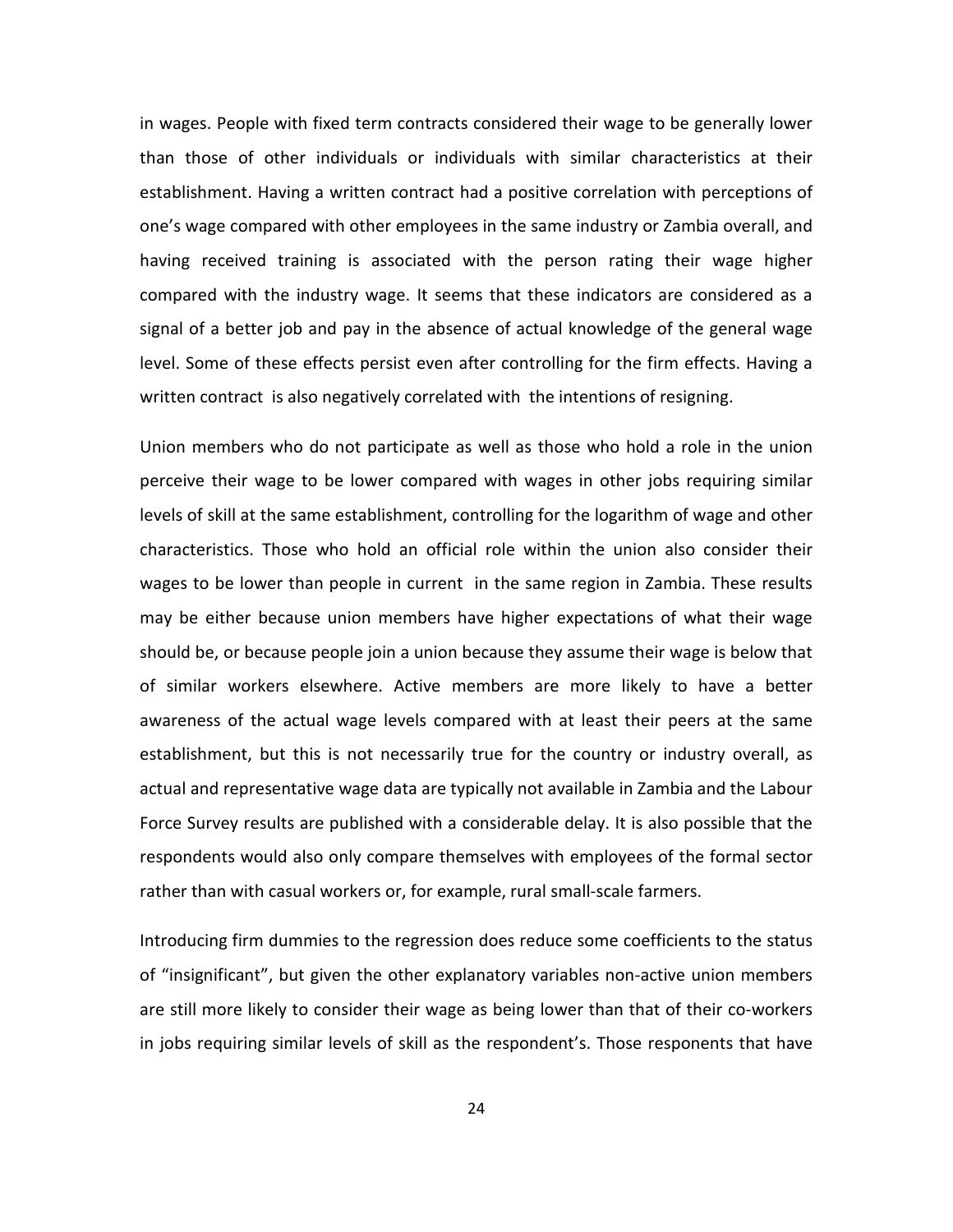an official role in the union, given their other characteristics, reckon their wages are lower than in the same region in Zambia in general.

Interestingly, having a positive view of unions as such (controlling for union activism) is in turn linked to the individual having more positive perceptions of their wage and a lower likelihood of resigning. This provides some support for the theory of trust in the union "voice": the effect may reduce unnecessary staff turnover and increase satisfaction. However, it does not seem to link to union membership as such but to generally positive views and trust in unions.

Resignation intentions are another indicator of job satisfaction and lowering excess worker turnover of the potential benefits of unionisation. High trust in unions seems to be associated with lower intentions to quit (responses to the question "how likely it is that you will resign from your current job within the next twelve months?"), controlling for wage and other characteristics. This coefficient remains significant when we control for firm effects. Union membership or activism, however, does not have a statistically significant relationship with resignation intentions, so the reduction in excess turnover is more related to general trust in labour issues being looked after by unions. The level of trust is higher among active union members (though for inactive members actually lower than for non-members), but there is still variation within the levels of trust within each level of activism. All in all, the data shows some support for the hypothesis of the voice effect of unions reducing excess staff turnover.

# **5.7 Determinants of occupational health and safety and the attitudes towards unions**

Decreasing the number of accidents and occupational hazards is potentially one of the main benefits of unionism. We estimated a regression where we also included composite variables from the union and human resources questionnaires in order to see whether their views on each other impacted on the occurrences of accidents or illnesses. The composite variables include how large a share of the positive views on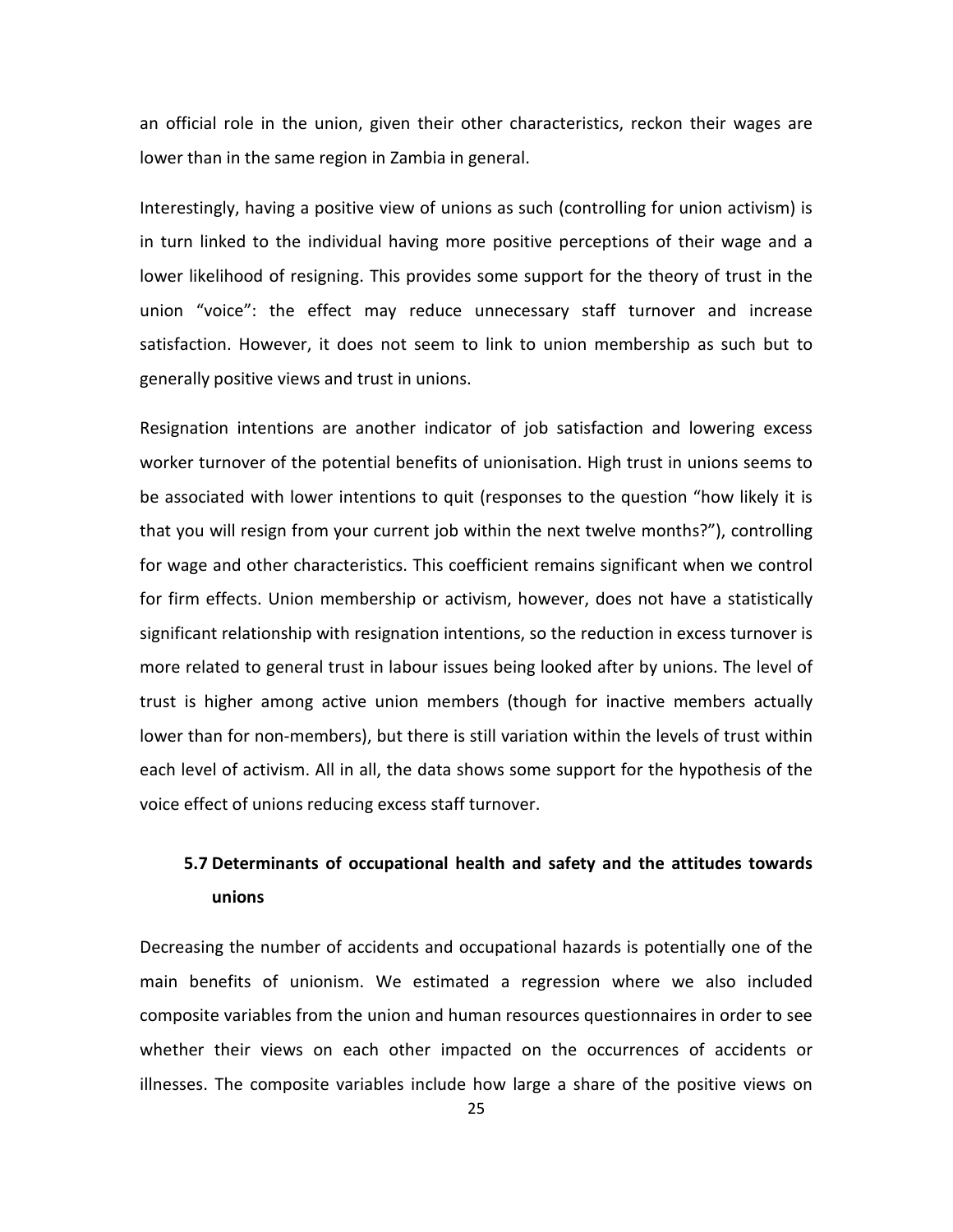employers listed in the questionnaire the union representative agrees on, such as whether the management can be expected to act with honesty and integrity, whether they are professional, have a good knowledge of health and safety and labour law. A variable measuring trade union representatives' own knowledge of labour law, wage and labour market issues, health and safety, negotiation skills and workers' expectations is the average of their self-assessment of their level of knowledge regarding these. The views of employers on unions are similarly summarised in a variable which is the share of positive statements on unions (such as whether unions are efficient, flexible and useful in dealing with grievances) which they agree on, relative to the number of questions answered. For the estimations where we use these firm level variables we have not presented results with firm effects, as it is not possible, though these variables vary between firms, to credibly separate their impact from the unobservable firm effects if firm dummies are included.

The dependent variables in these regressions are whether or not the employee has had an accident, the average of experiences of labour rights violations or malpractices (0 never, 3 often) and witnessing them measured with a similar scale.

None of the variables of interest have a statistically significant relationship to having had an accident or accidents, though having a written contract is almost statistically significantly (p-value 0.057) negatively correlated with accidents. A trade union representative's self-rated knowledge of labour issues seems to have a positive correlation with the number of labour rights violations that have occurred to the respondent or their having witnessed them, whereas a higher wage has a negative correlation with these. If there is indeed causality at play, it is likely that well-informed trade union representatives keep the staff more informed about their rights and what constitutes malpractice. On the other hand, it may also be that constant labour rights violations in an establishment have forced the local trade union representative to educate themselves on labour rights issues.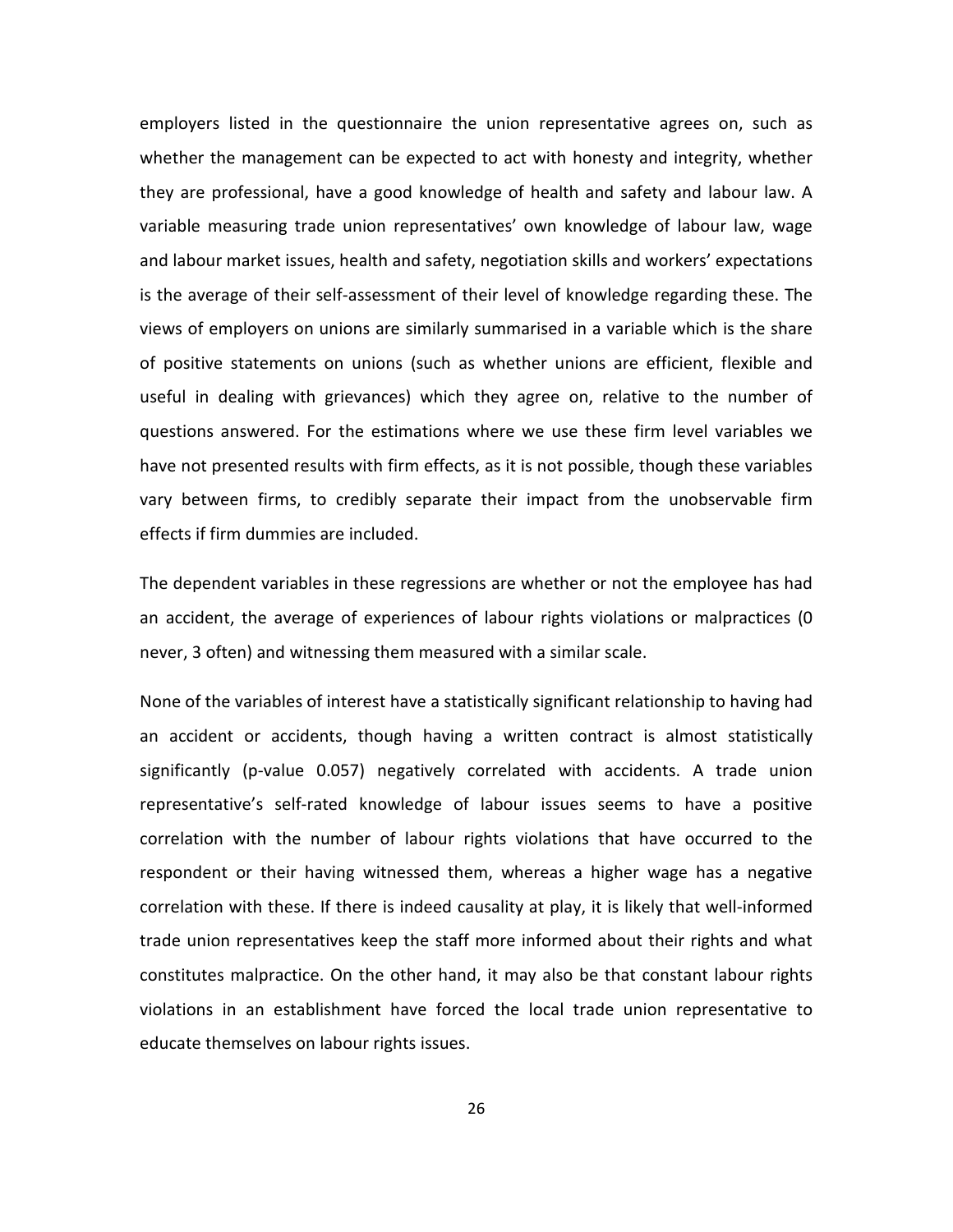In order to explore what explains what determines whether employees turn to the union in case they have a grievance or a complaint we estimate a similar model where the dependent variable is in how large a share of listed issues (pay, hours of work, leave entitlement, occupational health and safety, contents of job, discrimination, dismissal) the union is the first point of contact. Another estimation is carried out for the share of sources of complaint where the respondent does not turn to anyone, and a third one for the share of issues for suggestions, where the union is used as the first point of contact.

An employer having positive views of unions has a positive association with turning to a union as the first point of contact. This is logical, as having positive views probably also implies that the employer is more receptive to any information conveyed through the union. The association, however, disappears in alternative specifications where the outcome variable is treated as dichotomous<sup>[5](#page-27-0)</sup>. Holding meetings between staff and management, on the other hand, has a negative association with the probability of turning to no-one, which suggests that they serve as a discussion platform that improves the exchange of information. No variable of interest seemed to explain the average of the number of issues where the union is used as the first point of contact for suggestions.

#### **6. Conclusions**

This study is based on the baseline data collected for the evaluation of the work that the Trade Union Solidarity Center (SASK) will be carrying out in Zambia. In addition to using the data we collected to describe the industrial relations and working conditions in the establishments we surveyed, we studied the relationship between union activism and attitudes towards unions and measures of job satisfaction, occupational health and

<span id="page-27-0"></span> $5$  A tobit specification gives rather different results, but as there is a large number of zero values and assuming that there is a negative outcome though not observed seems unrealistic, a dichotomous specification is used in the robustness check.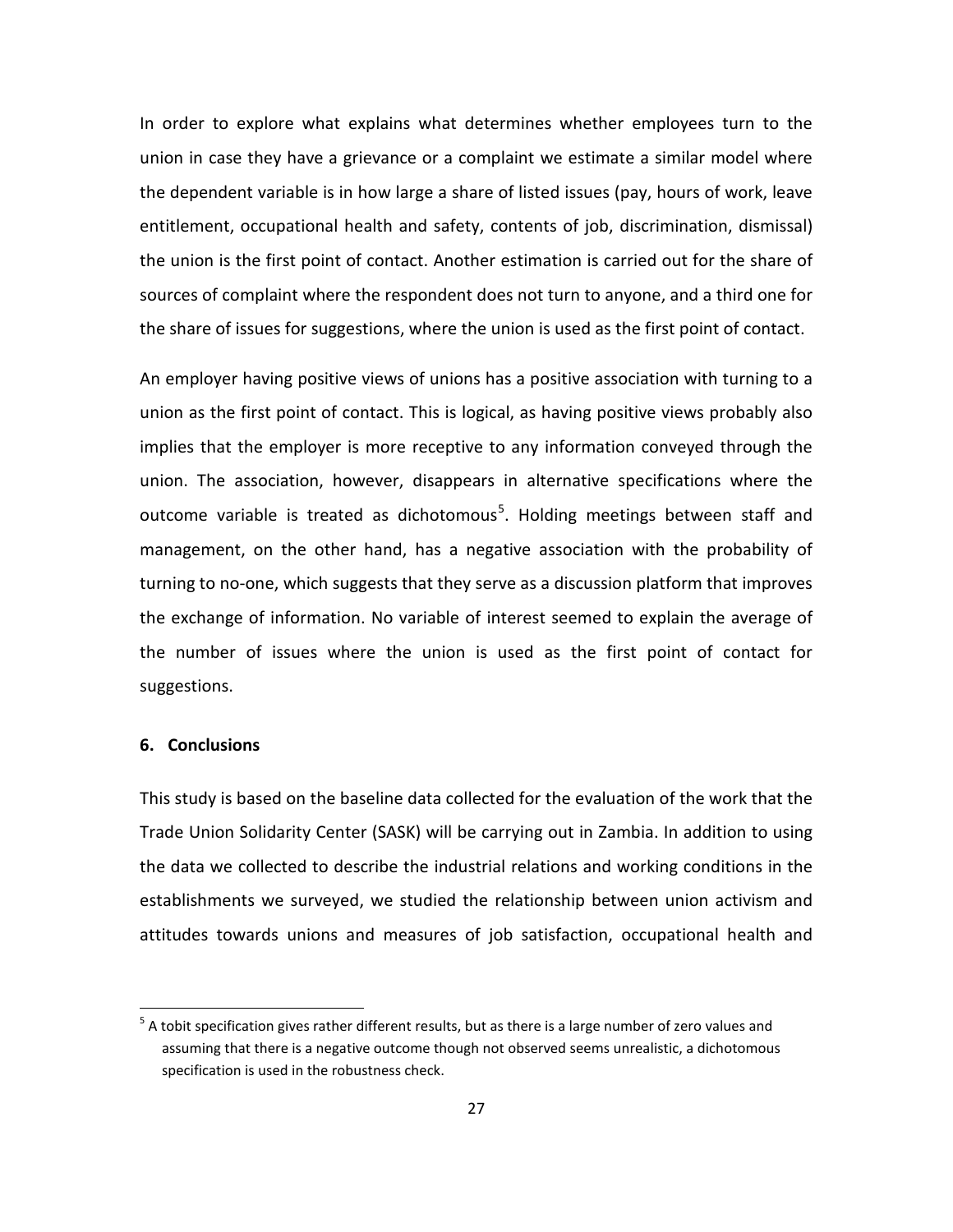safety and whether employees generally used unions as the channel through which they brought up grievances, complaints and suggestions.

The respondents often feel that their wage is somewhat inadequate. Accidents and illnesses have been experienced by a minority of respondents, though not an insignificant share. These results as such are not surprising, though it is difficult to say whether they indicate that the establishments surveyed are particularly problematic as there is no point of comparison.

Respondents' perceptions of unions are rather positive. It seems, however, that the unions are not the first point of contact for a surprisingly large share of even those employees who are union members in the case of grievances and complaints. Nevertheless, the regression results provide some evidence of a potential positive impact of trust in the unions on subjective job satisfaction when measured by a subjective assessment of relative wage and resignation intentions. Employers' positive views of unions are correlated with turning to unions, which indicates that mutual trust between employers and unions is important for unions' ability to function as the "voice".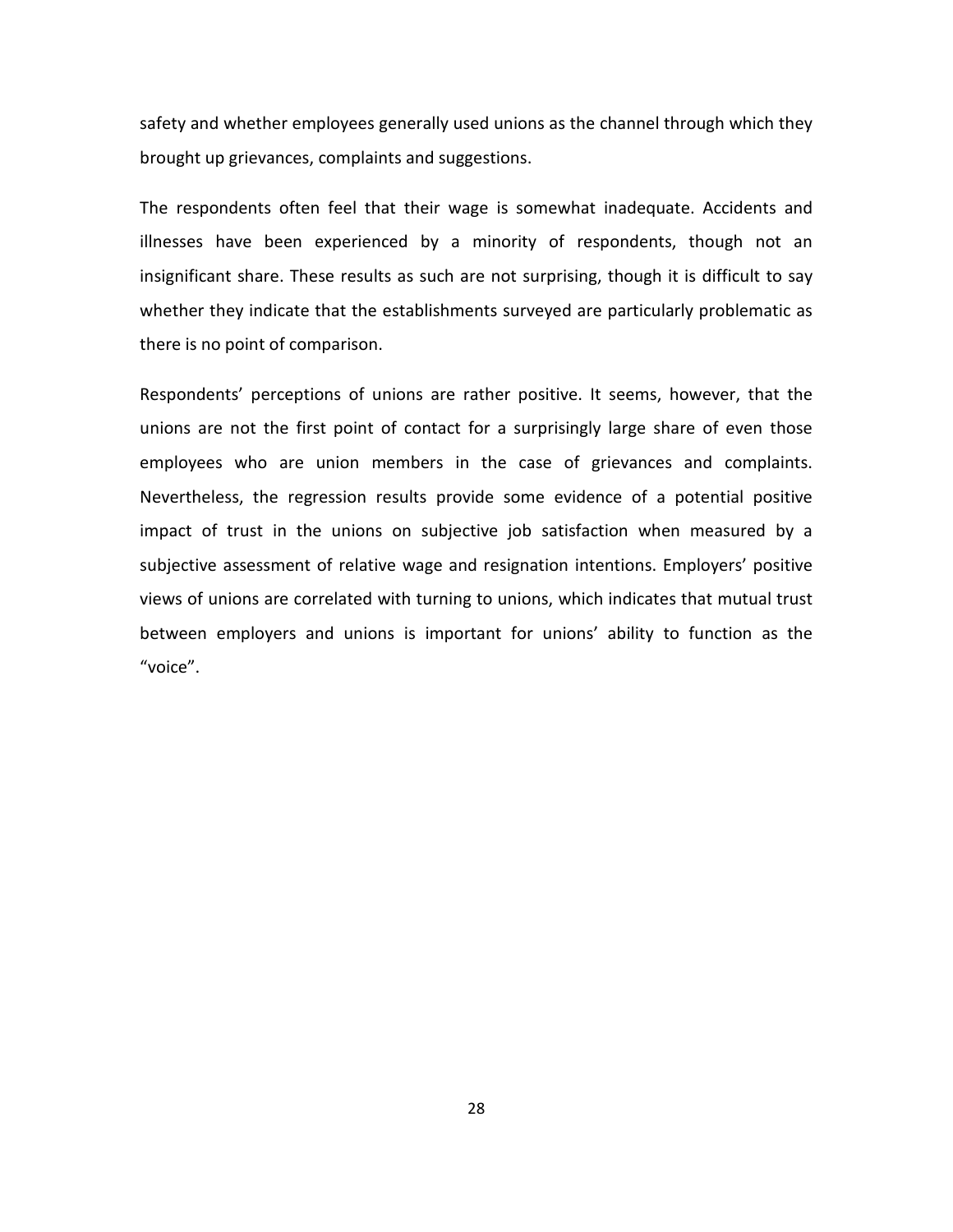#### **References:**

Banerjee, A. and E. Duflo, 2009. "The Experimental Approach to Development Economics," *Annual Review of Economics,*1:151–78.

CSO (2013). "2012 Zambia Labour Force Survey Report". Lusaka: Zambia Central Statistical Office.

Freeman, Richard B. and James Medoff, 1984. "What Do Unions Do?" Basic Books, New York.

ILO, 2012. Decent Work Country Profile – Zambia.

Kangasniemi, Mari and Jukka Pirttilä (2013). "Trade unions in the south and cooperation between unions in the South and in the North: A survey of the economics literature", Labour Institute for Economic Research, Working paper no. 285.

Mullainathan, S, Ludwig J, Kling JR. 2011. " Mechanism Experiments and Policy Evaluations." *Journal of Economic Perspectives*. 25(3):17-38.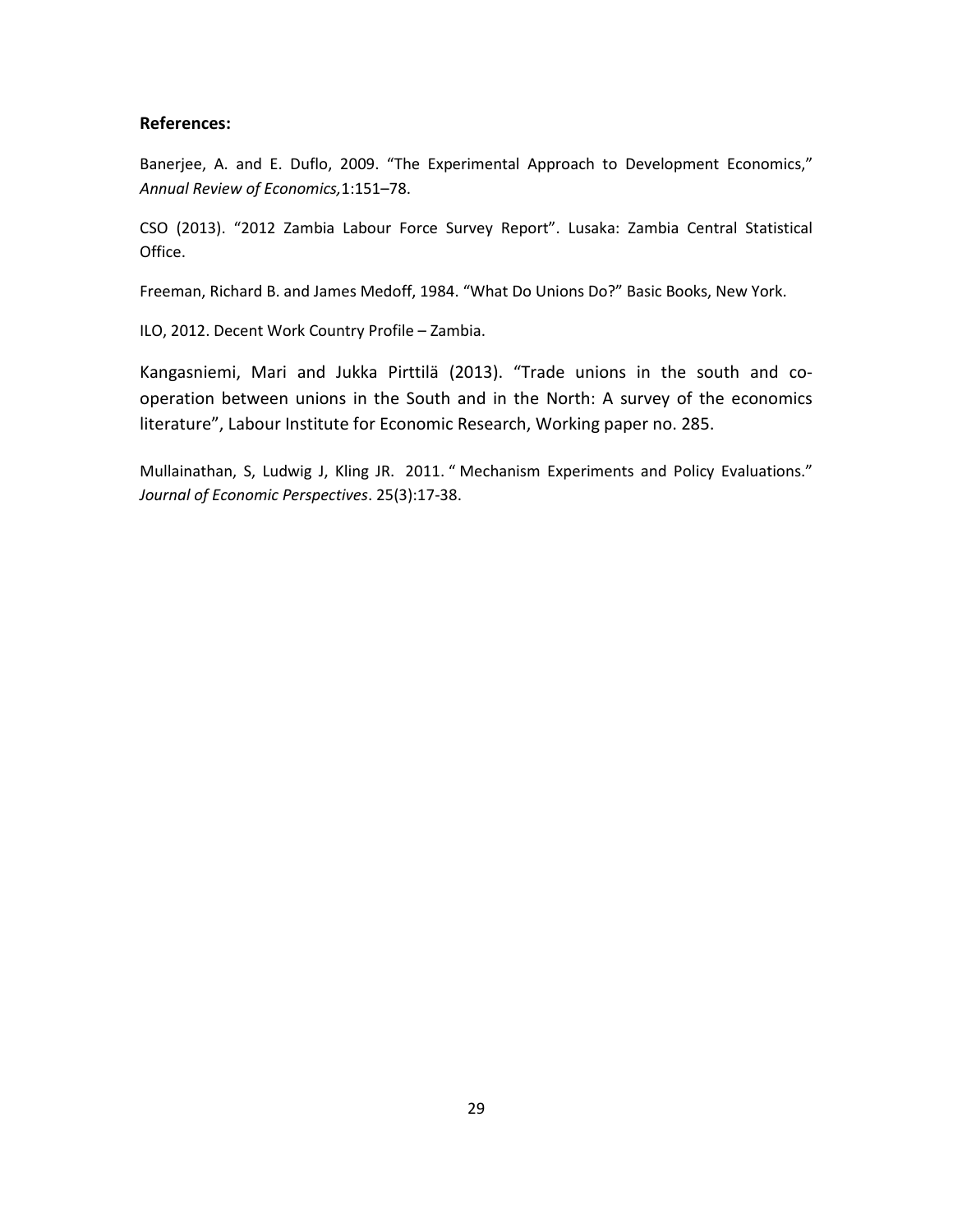#### **APPENDIX**

|                                                                       | No firm fixed effects | Firm fixed effects<br>included |
|-----------------------------------------------------------------------|-----------------------|--------------------------------|
|                                                                       | ln(wage)              | ln(wage)                       |
| Member but does not<br>participate at all                             | 0.0218                | 0.0692                         |
|                                                                       | (0.114)               | (0.140)                        |
| Follows activities<br>but does not actively<br>participate            | $-0.00425$            | $-0.0494$                      |
|                                                                       | (0.124)               | (0.164)                        |
| Actively participates<br>but has no official<br>role within the union | $-0.184$              | $-0.0882$                      |
|                                                                       | (0.115)               | (0.160)                        |
| Has an official role<br>within the union                              | $-0.127$              | $-0.0474$                      |
|                                                                       | (0.126)               | (0.145)                        |
| Constant                                                              | 5.910                 | $6.398***$                     |
|                                                                       | (0.519)               | (0.584)                        |
| $\overline{N}$                                                        | 347                   | 347                            |

### **Coefficients of variables of interest from the regressions**

Explanatory variables included in the regression: age, age squared, tenure, gender, education level dummies, occupational category, contract type, part-time dummy, training dummy, dummies indicating interview round, region and interviewer (in the first round) and sector.

Robust, clustered (by firm) standard errors in parentheses.

 $p < 0.05$ ,  $\binom{m}{p} < 0.01$ ,  $\binom{m}{p} < 0.001$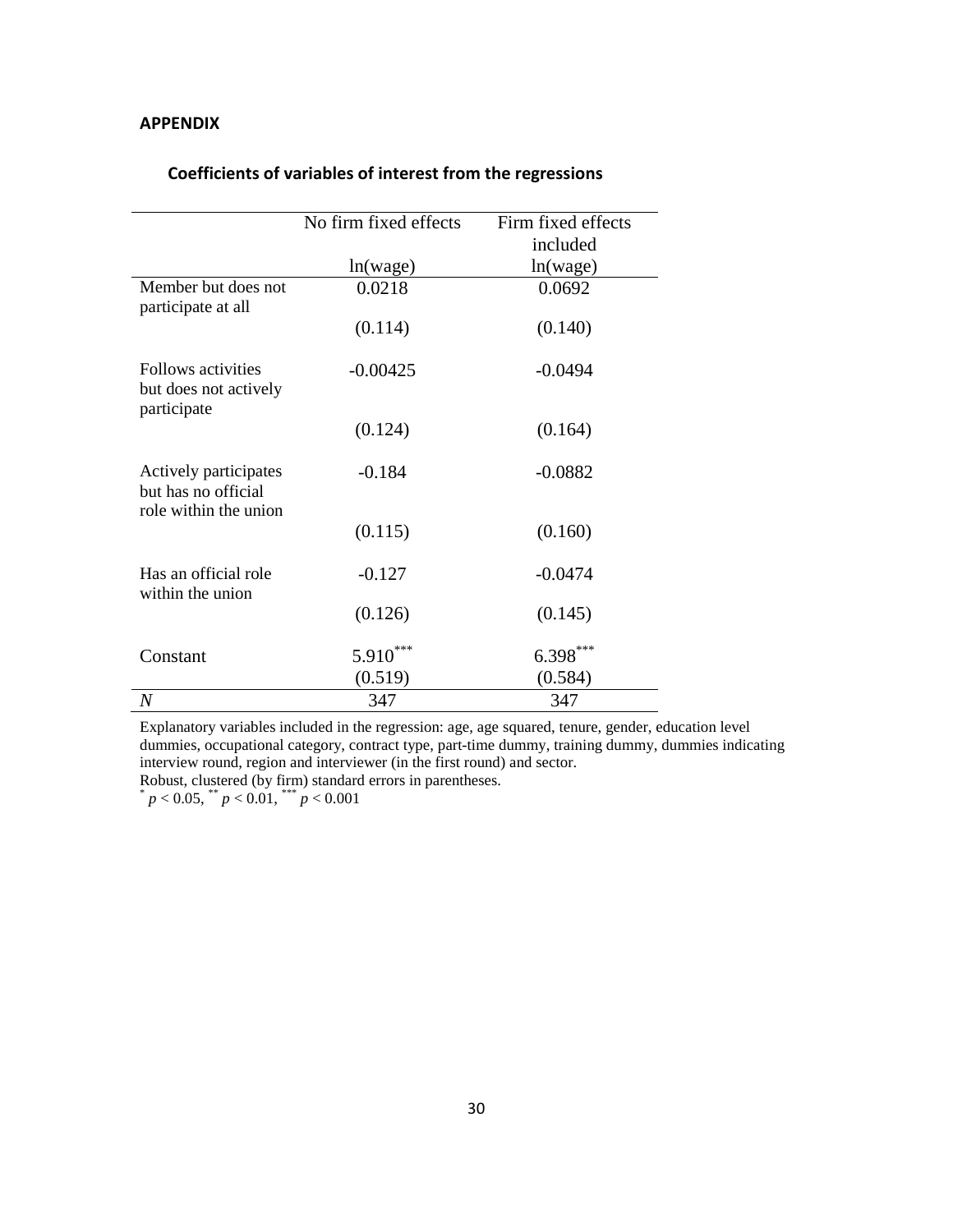|                                                                             | (1)<br>Wage<br>satisfaction | (2)<br>Perception of<br>own wage<br>compared with<br>other employees<br>at the same<br>establishment | (3)<br>Perception of<br>own wage<br>compared with<br>wages in other<br>jobs requiring<br>similar levels of<br>skill at the same<br>establishment | (4)<br>Perception of<br>own wage<br>compared with<br>wages in other<br>jobs requiring<br>similar levels<br>of skill in<br>other<br>establishments<br>in the same<br>region and<br>industry | (5)<br>Perception of<br>own wage<br>compared<br>with the<br>general wage<br>level of<br>people in<br>employment<br>in the same<br>region in<br>Zambia | (6)<br>How likely<br>respondent<br>will resign<br>within the<br>next 12<br>months |
|-----------------------------------------------------------------------------|-----------------------------|------------------------------------------------------------------------------------------------------|--------------------------------------------------------------------------------------------------------------------------------------------------|--------------------------------------------------------------------------------------------------------------------------------------------------------------------------------------------|-------------------------------------------------------------------------------------------------------------------------------------------------------|-----------------------------------------------------------------------------------|
| Level of union<br>activism<br>Member but does<br>not participate at<br>all  | $-0.272$                    | $-0.166$                                                                                             | $-0.487**$                                                                                                                                       | $-0.284$                                                                                                                                                                                   | $-0.136$                                                                                                                                              | 0.0184                                                                            |
|                                                                             | (0.141)                     | (0.160)                                                                                              | (0.172)                                                                                                                                          | (0.178)                                                                                                                                                                                    | (0.198)                                                                                                                                               | (0.201)                                                                           |
| <b>Follows activities</b><br>but does not<br>actively<br>participate        | $-0.235$                    | 0.0185                                                                                               | $-0.316$                                                                                                                                         | $-0.319$                                                                                                                                                                                   | $-0.339$                                                                                                                                              | $-0.0165$                                                                         |
|                                                                             | (0.183)                     | (0.199)                                                                                              | (0.204)                                                                                                                                          | (0.248)                                                                                                                                                                                    | (0.227)                                                                                                                                               | (0.271)                                                                           |
| Actively<br>participates but<br>has no official<br>role within the<br>union | $-0.139$                    | $-0.221$                                                                                             | $-0.250$                                                                                                                                         | $-0.293$                                                                                                                                                                                   | $-0.404$                                                                                                                                              | $-0.112$                                                                          |
|                                                                             | (0.204)                     | (0.171)                                                                                              | (0.227)                                                                                                                                          | (0.248)                                                                                                                                                                                    | (0.217)                                                                                                                                               | (0.267)                                                                           |
| Has an official<br>role within the<br>union                                 | $-0.406$                    | $-0.216$                                                                                             | $-0.611$ <sup>*</sup>                                                                                                                            | $-0.482$                                                                                                                                                                                   | $-0.899$ **                                                                                                                                           | 0.00636                                                                           |
|                                                                             | (0.222)                     | (0.261)                                                                                              | (0.281)                                                                                                                                          | (0.280)                                                                                                                                                                                    | (0.287)                                                                                                                                               | (0.387)                                                                           |
| Trust in unions                                                             | $0.548*$<br>(0.271)         | 0.327<br>(0.213)                                                                                     | $0.523***$<br>(0.173)                                                                                                                            | $0.490^*$<br>(0.233)                                                                                                                                                                       | 0.193<br>(0.220)                                                                                                                                      | $-0.728$ <sup>*</sup><br>(0.288)                                                  |
| Constant                                                                    | 0.465<br>(0.940)            | 1.307<br>(1.146)                                                                                     | 0.356<br>(0.923)                                                                                                                                 | 1.271<br>(0.782)                                                                                                                                                                           | 0.108<br>(0.856)                                                                                                                                      | $6.911***$<br>(1.291)                                                             |
| $\boldsymbol{N}$                                                            | 324                         | 323                                                                                                  | 329                                                                                                                                              | 330                                                                                                                                                                                        | 322                                                                                                                                                   | 335                                                                               |

Explanatory variables included in the regression: age, age squared, tenure, gender, education level dummies, occupational category, contract type, part-time dummy, training dummy, dummies indicating interview round, region and interviewer (in the first round) and sector.

Robust, clustered (by firm) standard errors in parentheses

 $p < 0.05$ ,  $p < 0.01$ ,  $p > 0.001$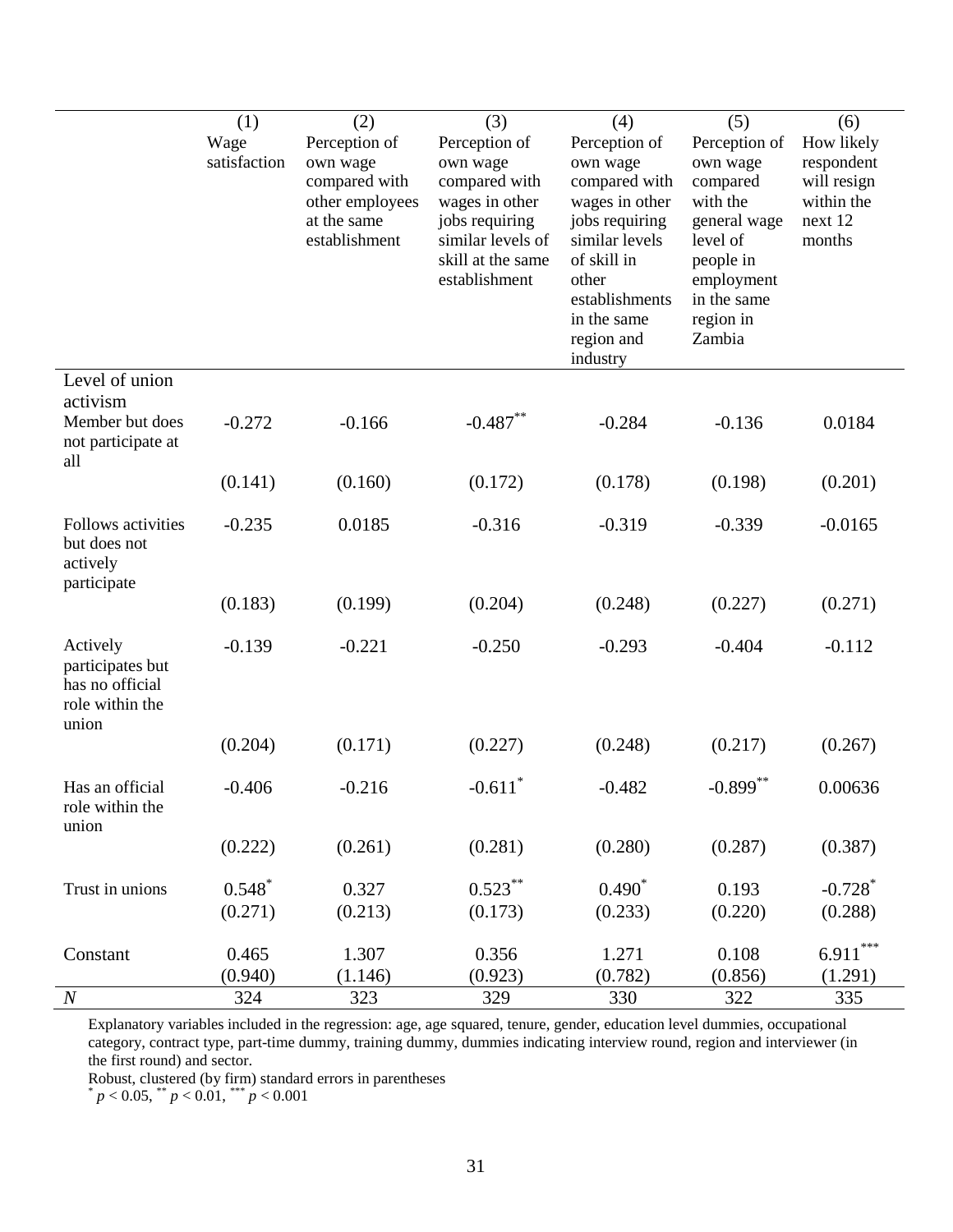|                                                                             | (1)                  | (2)                                                                                              | (3)                                                                                                                                          | (4)                                                                                                                                                                              | (5)                                                                                                                                            | (6)                                                                        |
|-----------------------------------------------------------------------------|----------------------|--------------------------------------------------------------------------------------------------|----------------------------------------------------------------------------------------------------------------------------------------------|----------------------------------------------------------------------------------------------------------------------------------------------------------------------------------|------------------------------------------------------------------------------------------------------------------------------------------------|----------------------------------------------------------------------------|
|                                                                             | Wage<br>satisfaction | Perception of<br>own wage<br>compared with<br>other<br>employees at<br>the same<br>establishment | Perception of<br>own wage<br>compared with<br>wages in other<br>jobs requiring<br>similar levels<br>of skill at the<br>same<br>establishment | Perception of<br>own wage<br>compared with<br>wages in other<br>jobs requiring<br>similar levels of<br>skill in other<br>establishments<br>in the same<br>region and<br>industry | Perception of<br>own wage<br>compared<br>with the<br>general wage<br>level of<br>people in<br>employment<br>in the same<br>region in<br>Zambia | How likely<br>respondent<br>will resign<br>within the<br>next 12<br>months |
| Member but<br>does not                                                      | $-0.214$             | $-0.0756$                                                                                        | $-0.538*$                                                                                                                                    | $-0.352$                                                                                                                                                                         | $-0.286$                                                                                                                                       | $-0.0210$                                                                  |
| participate at all                                                          | (0.242)              | (0.224)                                                                                          | (0.233)                                                                                                                                      | (0.217)                                                                                                                                                                          | (0.243)                                                                                                                                        | (0.271)                                                                    |
| Follows<br>activities but<br>does not<br>actively<br>participate            | $-0.240$             | 0.0690                                                                                           | $-0.330$                                                                                                                                     | $-0.439$                                                                                                                                                                         | $-0.573$                                                                                                                                       | 0.125                                                                      |
|                                                                             | (0.211)              | (0.291)                                                                                          | (0.263)                                                                                                                                      | (0.283)                                                                                                                                                                          | (0.290)                                                                                                                                        | (0.297)                                                                    |
| Actively<br>participates but<br>has no official<br>role within the<br>union | $-0.0764$            | 0.0186                                                                                           | $-0.0801$                                                                                                                                    | $-0.392$                                                                                                                                                                         | $-0.633*$                                                                                                                                      | $-0.223$                                                                   |
|                                                                             | (0.271)              | (0.226)                                                                                          | (0.280)                                                                                                                                      | (0.331)                                                                                                                                                                          | (0.305)                                                                                                                                        | (0.315)                                                                    |
| Has an official<br>role within the<br>union                                 | $-0.346$             | $-0.292$                                                                                         | $-0.577$                                                                                                                                     | $-0.365$                                                                                                                                                                         | $-0.890^*$                                                                                                                                     | 0.198                                                                      |
|                                                                             | (0.271)              | (0.305)                                                                                          | (0.329)                                                                                                                                      | (0.366)                                                                                                                                                                          | (0.370)                                                                                                                                        | (0.432)                                                                    |
| Trust in unions                                                             | 0.434<br>(0.299)     | 0.305<br>(0.235)                                                                                 | $0.605***$<br>(0.172)                                                                                                                        | 0.454<br>(0.272)                                                                                                                                                                 | 0.0845<br>(0.232)                                                                                                                              | $-0.737$ *<br>(0.315)                                                      |
| Constant                                                                    | 1.371<br>(1.158)     | 0.921                                                                                            | 1.509                                                                                                                                        | $3.493***$                                                                                                                                                                       | 2.442                                                                                                                                          | $5.323***$                                                                 |
| $\boldsymbol{N}$                                                            | 324                  | (1.491)<br>323                                                                                   | (1.369)<br>329                                                                                                                               | (1.180)<br>330                                                                                                                                                                   | (1.354)<br>322                                                                                                                                 | (1.572)<br>335                                                             |

Other explanatory variables included in the regression: age, age squared, tenure, gender, education level dummies, occupational category, contract type, part-time dummy, training dummy, dummies indicating interview round, region and interviewer (in the first round) and sector, and firm dummies.

Robust, clustered (by firm) standard errors in parentheses

 $p < 0.05$ ,  $\binom{p}{p} < 0.01$ ,  $\binom{p}{p} < 0.001$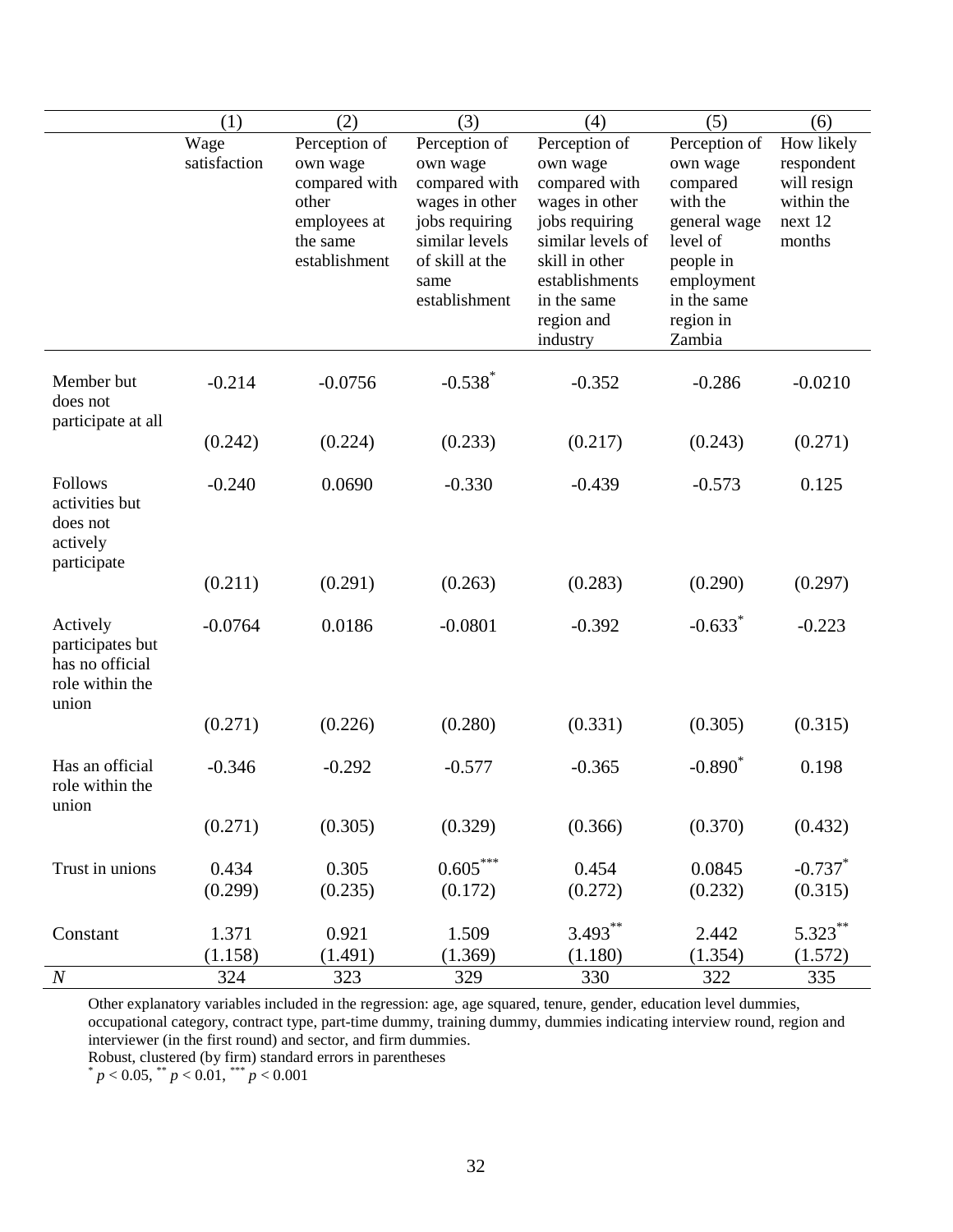|                                                                       | (1)                 | (2)                                                                     | (3)                                                                                    |
|-----------------------------------------------------------------------|---------------------|-------------------------------------------------------------------------|----------------------------------------------------------------------------------------|
|                                                                       | Has had accident(s) | Share of occurrences of<br>labour rights violations or<br>bad practices | Share of labour rights violations<br>or bad practices that respondent<br>has witnessed |
| Level of union activism                                               |                     |                                                                         |                                                                                        |
| Member but does not<br>participate at all                             | 0.0189              | 0.0818                                                                  | 0.0453                                                                                 |
|                                                                       | (0.0651)            | (0.0785)                                                                | (0.0888)                                                                               |
| Follows activities but<br>does not actively<br>participate            | 0.0653              | 0.0477                                                                  | 0.0308                                                                                 |
|                                                                       | (0.0906)            | (0.141)                                                                 | (0.132)                                                                                |
| Actively participates but<br>has no official role within<br>the union | 0.119               | 0.348                                                                   | 0.338                                                                                  |
|                                                                       | (0.146)             | (0.198)                                                                 | (0.226)                                                                                |
| Has an official role<br>within the union                              | $-0.0566$           | 0.135                                                                   | 0.182                                                                                  |
|                                                                       | (0.153)             | (0.110)                                                                 | (0.160)                                                                                |
| Union representative's<br>knowledge of labour<br>issues               | 0.0420              | $0.250*$                                                                | $0.262$ <sup>*</sup>                                                                   |
|                                                                       | (0.0575)            | (0.108)                                                                 | (0.110)                                                                                |
| Trade unions positive<br>views on employer                            | 0.139               | $-0.0829$                                                               | 0.0236                                                                                 |
|                                                                       | (0.132)             | (0.168)                                                                 | (0.192)                                                                                |
| Meetings between staff<br>and management                              | 0.0576              | $-0.0415$                                                               | $-0.112$                                                                               |
|                                                                       | (0.0556)            | (0.101)                                                                 | (0.119)                                                                                |
| Employers positive views<br>on trade unions                           | 0.0221              | $-0.0324$                                                               | $-0.259$                                                                               |
|                                                                       | (0.187)             | (0.241)                                                                 | (0.267)                                                                                |
| Constant                                                              | 0.0265              | $-0.0815$                                                               | 0.730                                                                                  |
|                                                                       | (0.498)             | (0.907)                                                                 | (0.904)                                                                                |
| $\boldsymbol{N}$                                                      | 228                 | 226                                                                     | 225                                                                                    |

Other explanatory variables included in the regression: age, age squared, tenure, gender, education level dummies, occupational category, contract type, part-time dummy, training dummy, dummies indicating interview round, region and interviewer (in the first round) and sector.

Robust, clustered (by firm) standard errors in parentheses

 $p < 0.05$ ,  $\binom{4}{3}$  *p* < 0.01,  $\binom{4}{3}$  *p* < 0.001